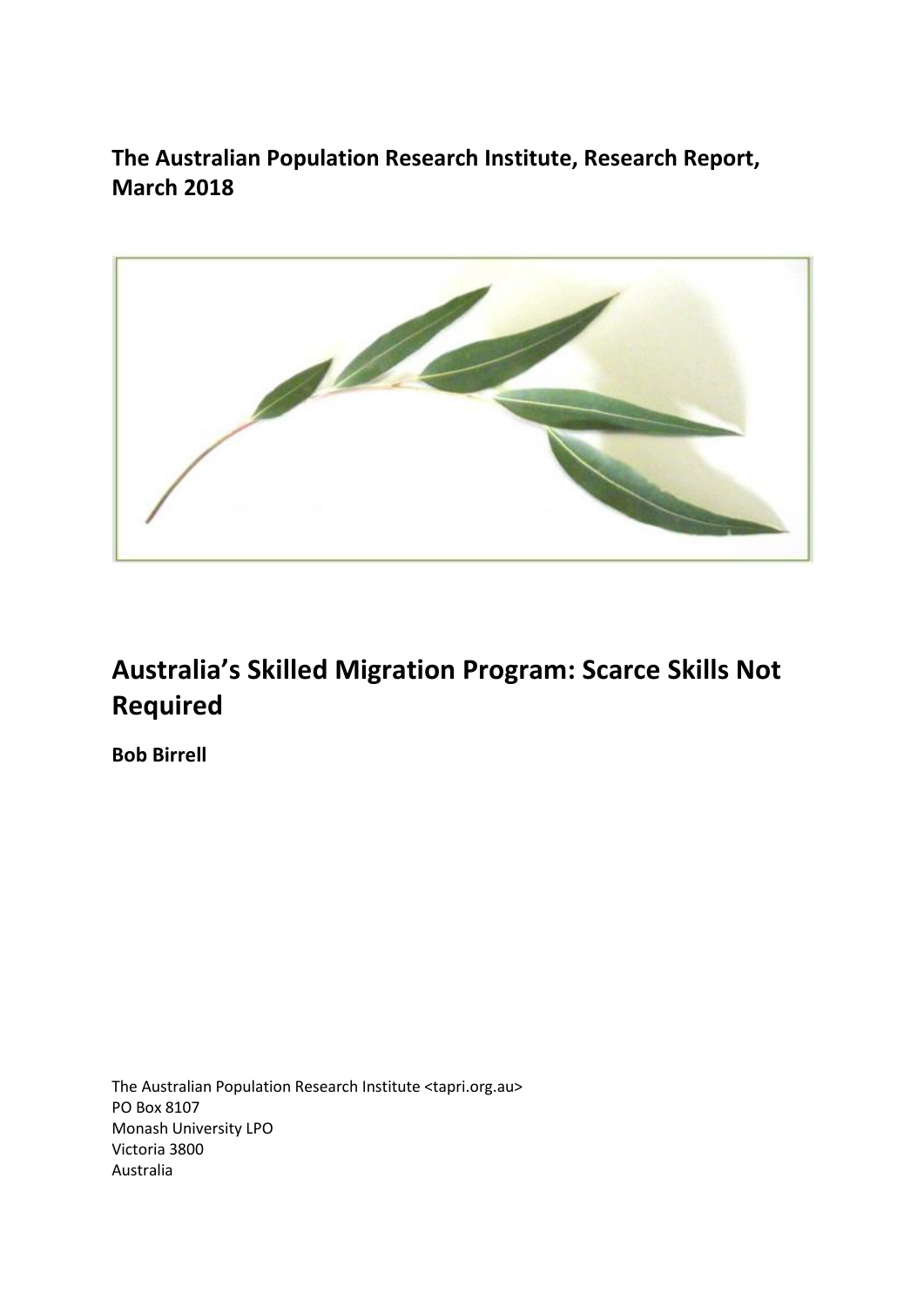#### **Report author**

Bob Birrell (mobile 0413 021 126) is the Head of the Australian Population Research Institute (TAPRI), an independent, non-profit research organisation. He wishes to thank Katherine Betts, Ernest Healy and Steve Saunders for their editorial comments and Virginia Rapson for laying out the report for publication.

Articles published by the Australian Population Research Institute may be republished provided the institute and its writers are appropriately credited, and a link is made to our website <tapri.org.au>.

Any articles reproduced cannot be edited or any material sold separately.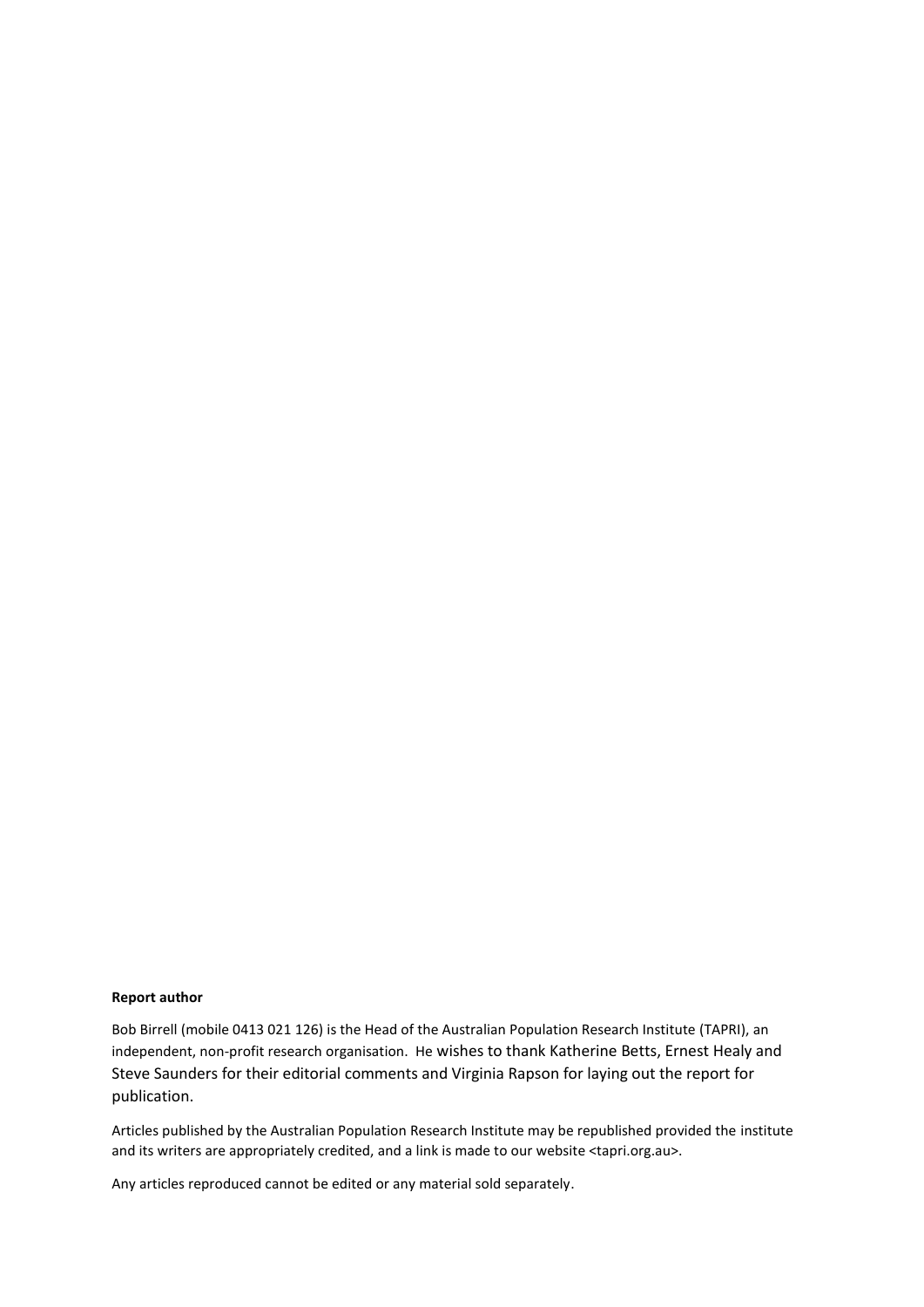# **Australia's Skilled Migration Program: Scarce Skills Not Required**

## **Bob Birrell The Australian Population Research Institute**

## **Executive Summary**

As vexations flowing from record high net overseas migration mount, supporters of the permanent entry program have had to dig deeper to defend it.

These supporters include the Treasury and the Reserve Bank as well as business and property interests. They say that any major cut to the migration program would put in jeopardy Australia's 26 years of unbroken nominal economic growth. The Treasury emphasises that Commonwealth taxation revenue would also diminish, putting further pressure on the budget deficit.

Whatever the truth of these assertions, they do not cut much ice with the majority of voters who now think that immigration levels should be reduced. The Coalition government has had resort to other justifications. The chief one is that Australia's permanent entry skill program is delivering scarce skills vital to Australia's economic health. According to the PM, Malcolm Turnbull, it is 'state of the art' in this respect.

The focus of this paper is on whether these claims have any substance. They do not. This conclusion is based on recent unpublished data on the occupations of those visaed in the skill program. The key findings are:

- 1. The great majority of those visaed in the skill program are professionals, an increasing share of whom hold occupations that are oversupplied. On the other hand, it is delivering a negligible number of construction trade workers. This is despite housing industry claims that continued skilled migration is crucial to supplying the workers needed to provide the housing and infrastructure to accommodate Australia's booming population.
- 2. You might think that a skill program directed at recruiting scarce skills would prioritise the relevant occupations. That is not the case. In 2010 a Skills Occupation List (SOL) was introduced that made selection conditional on the applicant's occupation being in national shortage. Since that time this condition has been wound back, to be finally abolished in 2016.
- 3. The SOL has been replaced by a Medium to Long-Term Strategic Skill List (MLTSSL). This makes selection conditional on whether an occupation might be needed in two to ten years' time. The MLTSSL includes numerous professions that the government's own Department of Employment has judged to be oversupplied, including accounting and engineering.

As a consequence, most recently arrived skilled migrants cannot find professional jobs. This statement is based on new findings from the 2016 Census on the employment situation of skilled migrants who arrived in Australian over the years 2011-2016 (Table 2).

A huge number (256,504) of overseas born persons aged 25-34 who held degree or above level qualifications at the time of the Census arrived in Australia over these years The vast majority, 84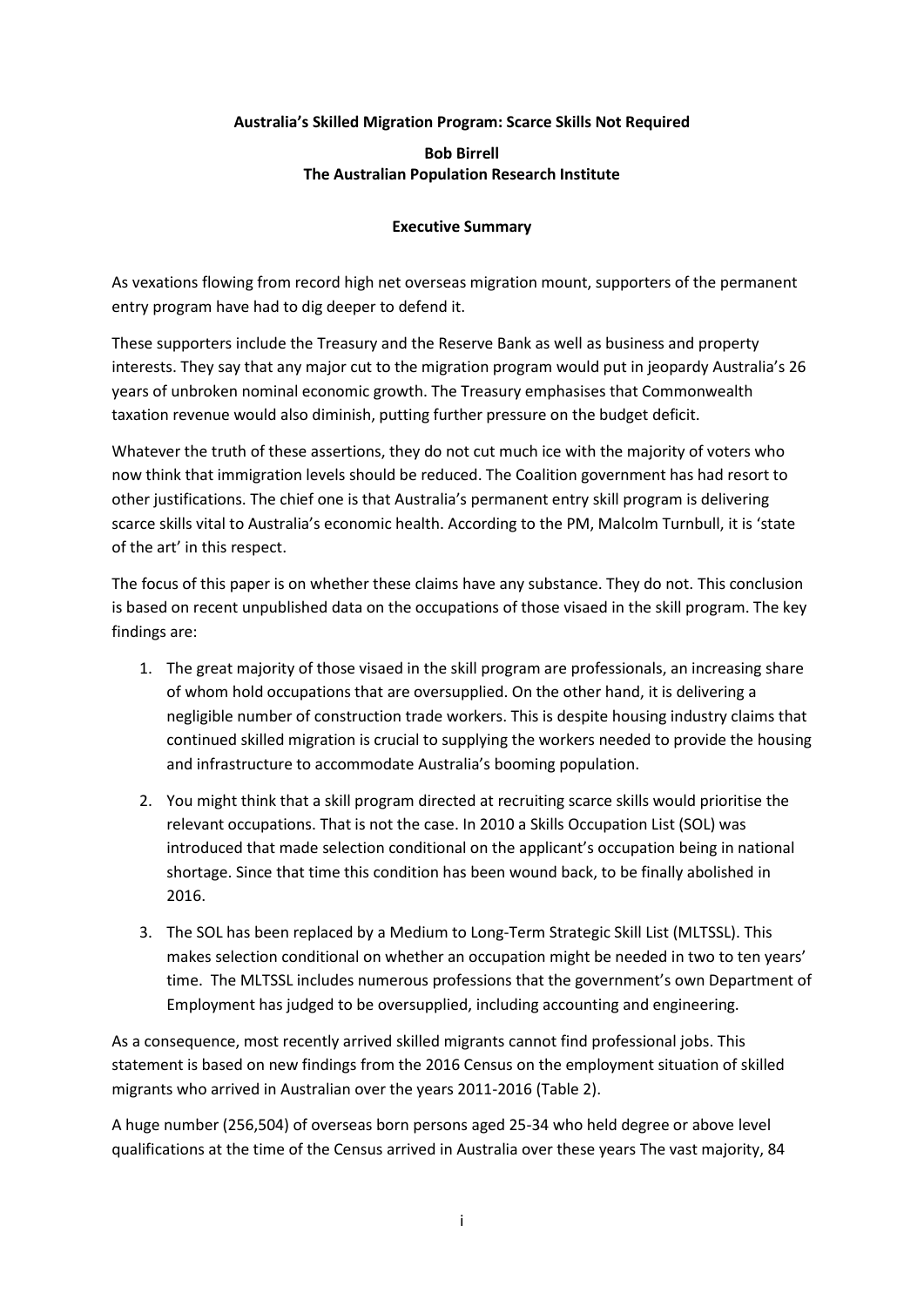per cent, came from Non-English-Speaking-Countries (NESC). Just (16 per cent) came from Main-English-Speaking-Countries (MESC).

Only 24 per cent of the NESC group were employed as professionals as of 2016, compared with 50 per cent of the MESCs and 58 per cent of the same aged Australian-born graduates.

Australia is awash with graduates – as a consequence of past migration and growth in domestic university completions. By 2017, 38.5 per cent of Australian residents aged 25-29 held degree level qualifications and 40.3 per cent of those aged 30-34. This is high by international standards.

The recent surge in undergraduate commencements, particularly in the STEM disciplines, means that this trend will continue. Table 3 tells this story.

## *Implications*

These findings mean that it is unlikely Australia will need any augmentation of its stock of professionals from migrant sources.

The Skill Stream program is deeply flawed. The paper explores its deficiencies. They go far deeper than the absence of any mechanism to select skills in short supply. For instance, the large State Sponsorship Category gives states the rights to sponsor skilled migrants but allows them to settle wherever they wish in Australia.

The program is not needed. Australia's employers would hardly notice if it was abolished.

The skill program, and its claims to be providing essential skills, is acting as a screen for its real purpose. This is to deliver the continued high population growth Australia's elites want.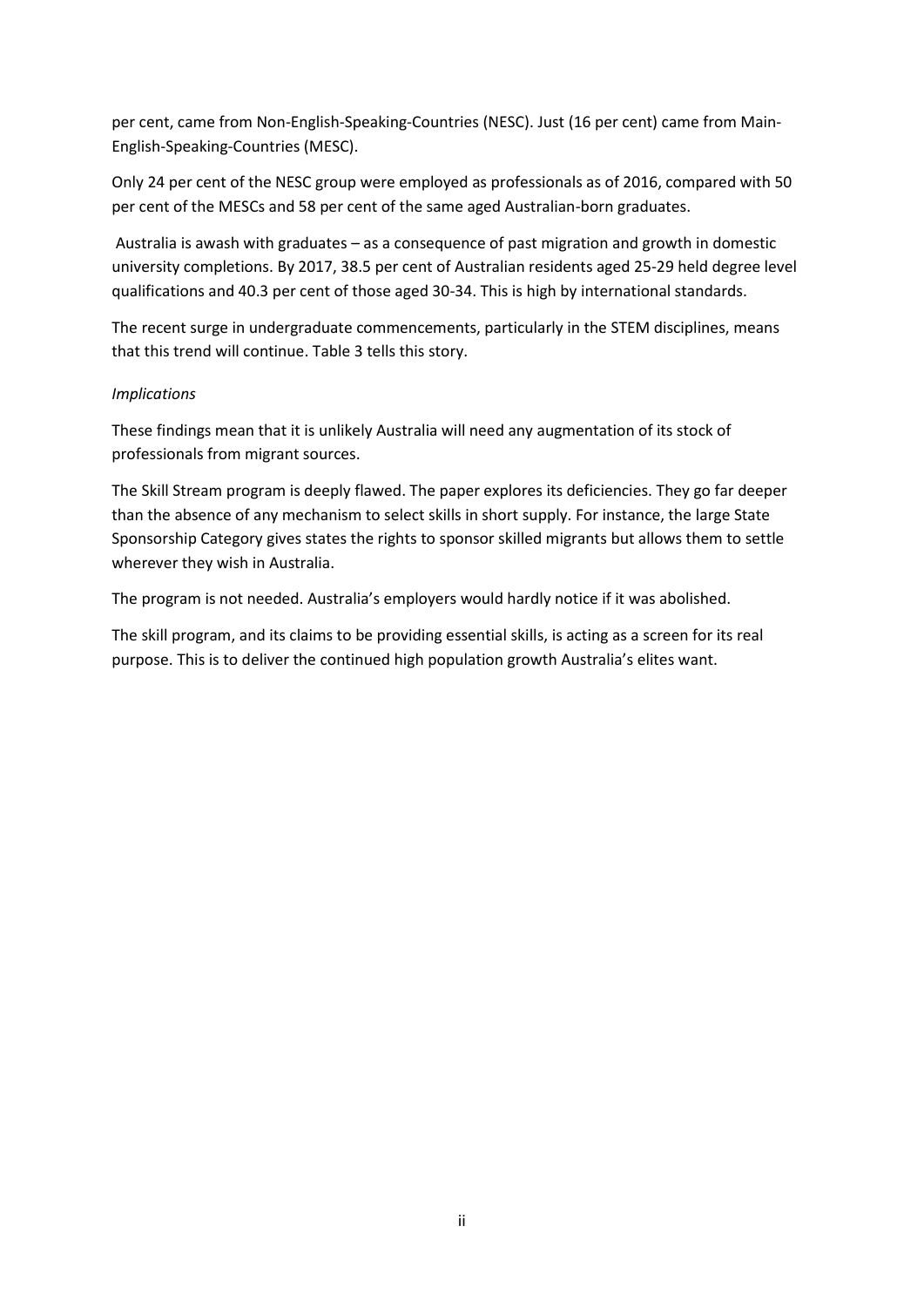## **Australia's Skilled Migration Program: Scarce Skills Not Required**

For the year 2016-17, the Coalition government maintained the permanent entry migration program at around 205,000 (including the Humanitarian component). It has remained at this level for 2017- 18. This is higher than during the resources boom era that ended in 2012, a period during which there were significant skill shortages.

Since 2012, Australia's real economic growth rate has dropped from around four per cent per annum to around 2.5 per cent. The skill shortages of the boom era have sharply diminished.

Why then is migration continuing at such a high level? It is largely because of priorities within elite economic policy institutions including the Treasury and the Reserve Bank that continuing high population growth is needed if Australia's nominal economic growth is to continue to grow strongly.

This concern has escalated since the end of the resources construction boom in 2012, when nominal growth slowed sharply. The slow-down has prompted a search for an alternative engine of growth while Australia makes the transition to what these policy elites like to think will be a return to the economic growth levels of the resources boom era. In the meantime, some temporary boost is necessary. The policy elites are of one mind that sustained high population growth, driven by migration, must play this role.

It is not just that low nominal growth will be read as a failure of the Coalition to get the economy going again. From the Treasury's point of view, low growth (that is without the population boost) means a slow-down in tax revenues. It will make it even harder for the government to rein in the budget deficit. This issue has magnified in recent years, as first Labor and then successive Coalition Governments have run high budget deficits reflecting the need to increase welfare and related expenditures at a time when growth in tax revenue has slowed.

From the elite policy-makers perspective, the arithmetic is simple. The Treasury and the Reserve Bank calculate economic growth outcomes as the product of population growth, the extent to which working-age people participate in the labour force and their productivity per hour worked. With the recent slow-down in the contribution of the latter two factors, it is therefore an urgent priority to maintain high population growth. Even better from the Treasury's perspective, most of the public costs of accommodating the extra people do not accrue to the Commonwealth, but to state and local governments.

Reserve Bank officials have made no bones on the matter. In an address to business economists when he was Deputy Governor, Philip Lowe asks what can be done to remedy Australia's postresources boom slow down. He notes that over the past decade Australia has had almost the fastest rate of population growth amongst OECD countries. If we continue this policy, he says, it will drive Australia's economic growth since migrants 'will require somewhere to live, to work and to play'.<sup>1</sup> Hence Lowe and Assistant Governor Luci Ellis tend to play down housing unaffordability, even in Sydney and Melbourne.<sup>2</sup> Yet, our top two migrant destinations are also, in world terms, our top two epicentres of unaffordability.<sup>3</sup>

From the perspective of the Coalition's business and property constituencies, support for high population growth is never in doubt. More consumers, as Lowe points out, must be good for the bottom line.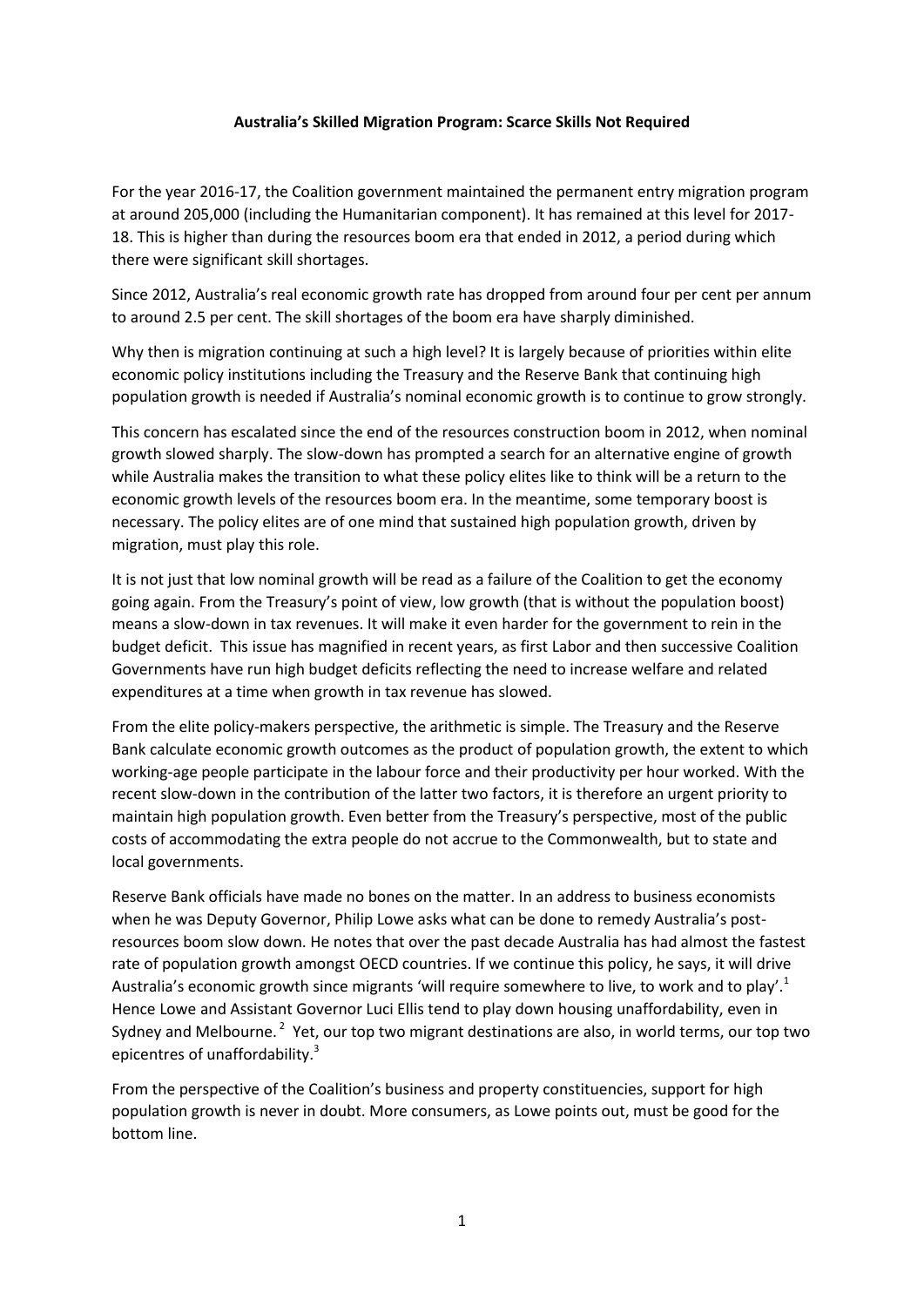#### *Public resentment towards this strategy*

The problem for the Coalition government is that there has been a surge in public concern about high migration. In 2017, for the first time in a decade, a majority of Australian voters indicated to the TAPRI survey of attitudes to immigration they thought immigration levels should be reduced. Some 57 per cent of Liberal voters and 46 per cent of Labor voters were of this opinion.<sup>4</sup> Most of these voters indicated that they were concerned about the contribution of population growth to urban congestion, competition for services and jobs and the decline in housing affordability.

These are worrying settings for the Coalition, given that 2019 will be an election year. At the 2016 election the Coalition received 42 per cent of the primary vote. Since that time, its share of this vote in the opinion polls has dropped to around 35 per cent. Much of this drop is attributable to the surge in support for One Nation. This, in turn, probably stems from One Nation's campaign to attract voters via its anti-migration stance.

Malcom Turnbull faces a diabolic dilemma. Given that Labor is rock hard in its support for high migration, one of the Coalition's best chances of electoral revival is to take a tough stance on migration policy, thereby attracting some of the 46 per cent of Labor voters who would support such measures, as well as winning back some of the voters who have shifted to One Nation.

But how can this be done while the Coalition is presiding over record high immigration levels, and the Prime Minister that Turnbull deposed, Tony Abbott, is urging that the skilled immigration program be slashed?

## *The Coalition reframes its migration policy*

The Coalition cannot say bluntly to those concerned about high migration that Australia needs more people in order to maintain Australia's '26 years of economic growth' record, increase tax revenues and satisfy corporate interests. By implication, this would be like telling voters that these macro goals require that they, the voters, have to put up with the costs such as rising housing prices, urban congestion and the like. Or, put another way, that their wellbeing is conditional on Treasury goals, rather than the other way round.

Instead, the Coalition's fall-back position is that immigration is delivering such an important boost to the nation's scarce skills and thus to the economy's growth, that to contract it would be contrary to everyone's interests.

On 11 December 2017, the Prime Minister, Malcolm Turnbull, was asked the following question on *Q&A*:

Could you explain Prime Minister, why you are allowing approximately 200,000 people to immigrate to this country every year, and are there any plans to limit this intake… What is the purpose of this massive intake?

## The Prime Minister responded that:

Our immigration program is overwhelmingly skills-based. So, it is driven by the demands in our economy… As you have more demand for people with the skills that we need in our economy, then you will get more immigration… We're very focussed on making sure that we don't bring in skills from overseas unless there really is a skills shortage in Australia... I have to say, [It] is admired around the world. I'm not sure how popular Donald Trump is in this audience tonight, but he has been heard to speak very positively about our skills-based migration program, as indeed have many other country's leaders. 5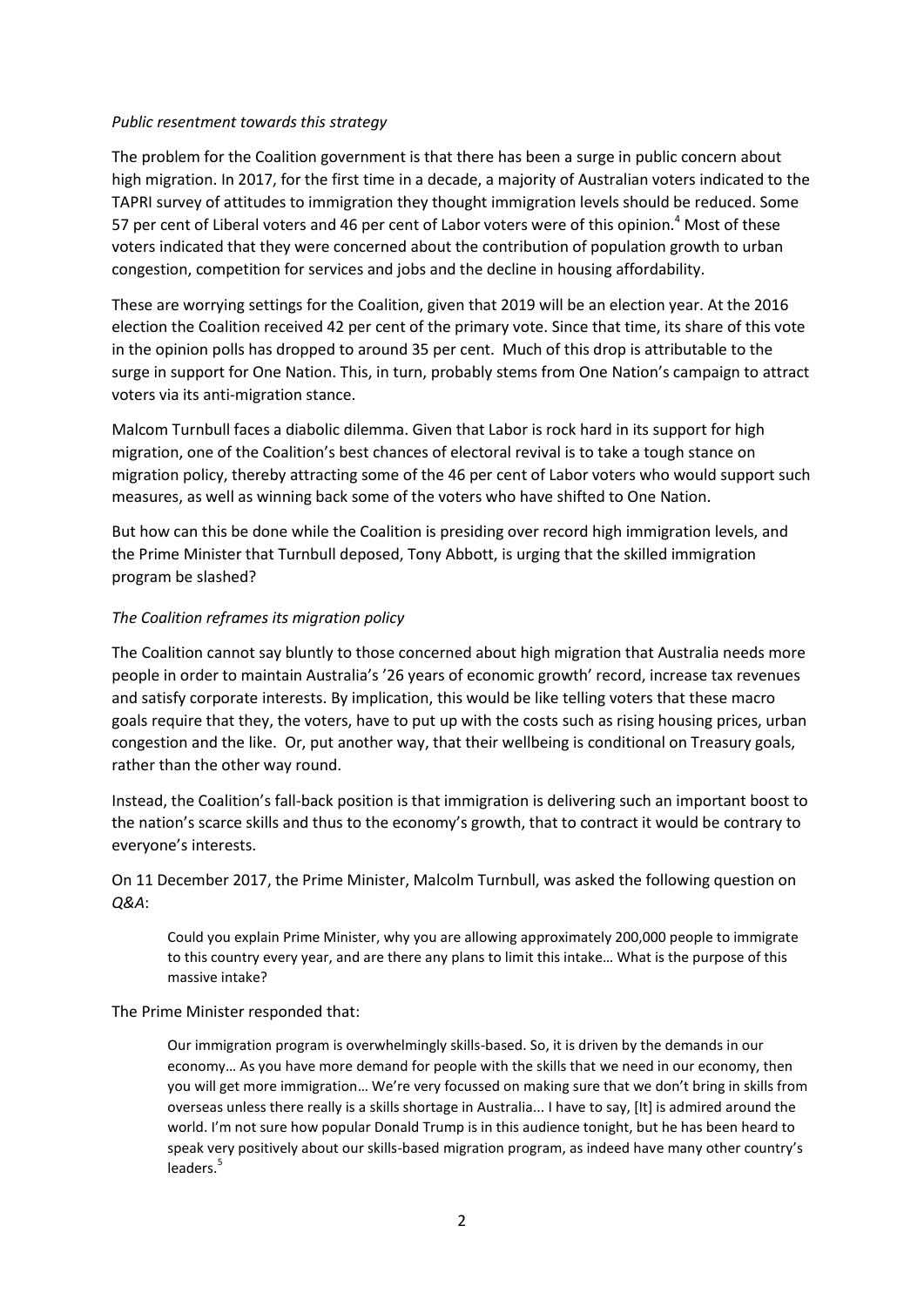As is evident from this statement, the PM is able to draw on and amplify the well-cultivated notion that Australia's selection system is 'state of the art', and thus is well structured to deliver on his claims. Business representatives are forever making similar assertions. For example, here is Shane Goodwin, the managing director of the Housing Industry Association, in the aftermath of Tony Abbott's recent proposals. Goodwin argues that any benefits flowing in housing affordability would be offset by a worsening of the shortage of skilled trades workers his industry is already experiencing.<sup>6</sup>

The Department of Immigration repeats the PM's stance in its current justification for the migration program. In the Department's January 2018 Discussion Paper on the 2017-18 migration program, it asserts that:

Economic/skilled migrants are those who have a skilled job offer in Australia, have talents, skills or experience Australia needs… Skilled migration primarily targets skilled people… who have the capacity to make a strong contribution to the Australian economy.<sup>7</sup>

## *The focus of this paper*

The paper assesses these claims. It asks whether the migrants selected actually deliver the skills claimed, including the skilled tradespeople Mr Goodman says it is attracting.

To do so, it examines the operation and outcomes of the Coalition government's Skill Stream program. This is composed of the 128,550 PAs and dependents identified in Table 1 for 2016-17 and again in 2017-18. The paper does not assess the 7,260 included in the Business Innovation & Investment Program Category. This, too, deserves scrutiny but, because the selection criteria are quite different from the other skill Categories, it needs a separate analysis.

| Table 1. Skill Stream by Category, 2010 17 Trimelpar Applicants and Dependents,                                                                                                                                                   |              |  |  |  |  |
|-----------------------------------------------------------------------------------------------------------------------------------------------------------------------------------------------------------------------------------|--------------|--|--|--|--|
| Category                                                                                                                                                                                                                          | Visas issued |  |  |  |  |
| <b>Employer Sponsored</b>                                                                                                                                                                                                         | 48,250       |  |  |  |  |
| Skilled Independent (points-tested)                                                                                                                                                                                               | 43,990       |  |  |  |  |
| State and Territory and Regional Sponsored (points-tested)                                                                                                                                                                        | 28,850       |  |  |  |  |
| Business Innovation and Investment Program*                                                                                                                                                                                       | 7,260        |  |  |  |  |
| Distinguished Talent*                                                                                                                                                                                                             | 200          |  |  |  |  |
| Skill Total                                                                                                                                                                                                                       | 128,550      |  |  |  |  |
| $\alpha$ . The second of the second contract of the second $\pi$ is a second contract of the second of the second second second second second second second second second second second second second second second second second |              |  |  |  |  |

**Table 1: Skill Stream by Category, 2016-17 (Principal Applicants and Dependents)**

Source: Department of Home Affairs, Managing Australia's Migrant Intake, 2018, Table 1

\* These Categories are not discussed in this report

## *The major findings*

The Skill Stream is indeed recruiting permanent migrants with skilled occupations, by far the largest share of which are professionals. However, the claim that it is attracting scarce skills is a myth. This conclusion is based on the following findings.

- 1. Only a small proportion of recently-arrived migrant professionals are actually employed in professional positions (Table 2).
- 2. The selection system does not prioritise professional occupations where there are skill shortages in Australia. As a result, it is delivering large numbers of professionals in fields that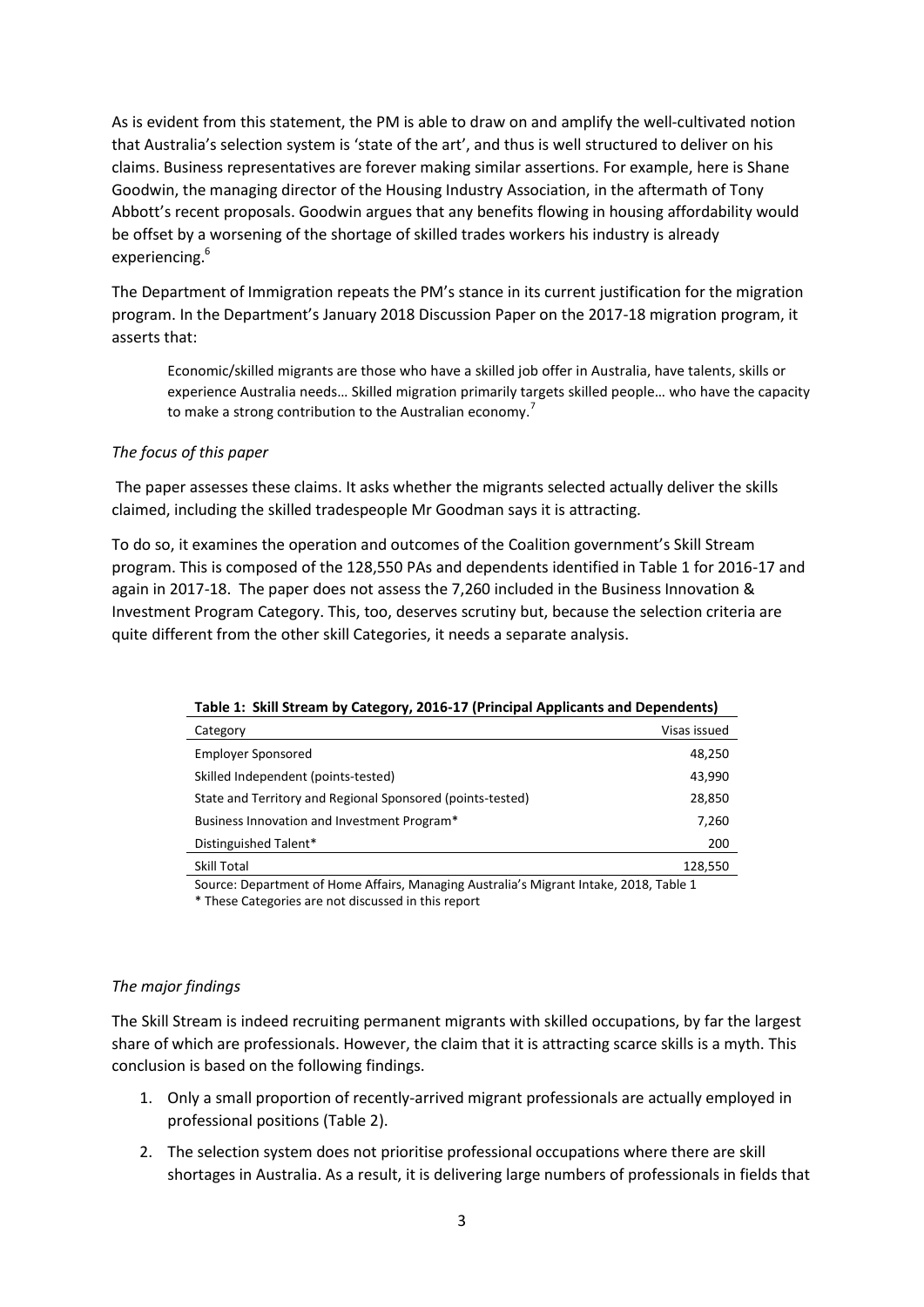are currently oversupplied, including accounting, engineering and many of the health professional fields. This is a major reason why most recently arrived degree-qualified migrants are not in professional employment (Table3).

- 3. To the extent that the Skill Stream prioritises scarce skills, it only does so for skills that the government says *might* be needed in the medium to long-term.
- 4. The paper refutes the basis of the government's claims that these skills *might* be needed. Australia is awash with graduates from both domestic and migrant sources. Demand for graduates may grow, but so too will supply. Domestic student commencements are increasing rapidly (Table 3). This is in part because governments, educational authorities and innovation advocates are all encouraging young Australians to enter university, particularly in STEM disciplines and in part because the recent deregulation of university enrolments has financed this expansion.

## **The selection system: some background**

The claim that skilled migrants might be needed in future has much in common with a longstanding theme in immigration advocacy in Australia. This is that immigrants, if carefully selected, will add to Australia's human capital and thus its long term growth prospects. To the extent this claim is accepted, it justifies the maintenance of high numbers even during periods when the labour market is weak.

In the decades that I have dealt with immigration planning officials, one constant has been their desire not to 'have to turn the program on and off like a tap'. Nonetheless, there have been periods of reform when the selection system was tightened, giving some basis for claims that it is 'state of the art'.

One, implemented at the end of the 1980s, which is still in place, was that to be eligible for selection, migrants had to possess the credentials required to be employed at the managerial, professional or trade level in Australia. Since that time the possession of significant human capital (such as higher degree qualifications and English skills) has no longer been sufficient if the applicant did not meet the credential requirement. For example, those with an Arts degree but no occupational credential, as in teaching or librarianship, were no longer eligible for selection.

Another, legislated in the 1990s and still in place, was the deletion of most of the points concessions once available for those with a relative (such as a brother or sister) living in Australia.

Things started to go wrong in the early 2000s. At this time, the Howard Government, granted various concessions to overseas students trained in Australian universities if they applied for a points-tested visa. These students were, after all, trained in Australia, at their expense and to our specifications.

This strategy turned into a disaster by the late 2000s because the Australian government extended these concessions to overseas students who had acquired trade credentials in Australia, including cooks and hairdressers. Private providers specialising in such training multiplied.

In the case of graduates from Australian universities, there was minimal assessment of their English language capacity either before enrolment or after they had completed their degrees. To the embarrassment of Australia's universities, it was later established that many of those being visaed had poor English skills, yet had nevertheless been certified as graduates. $8$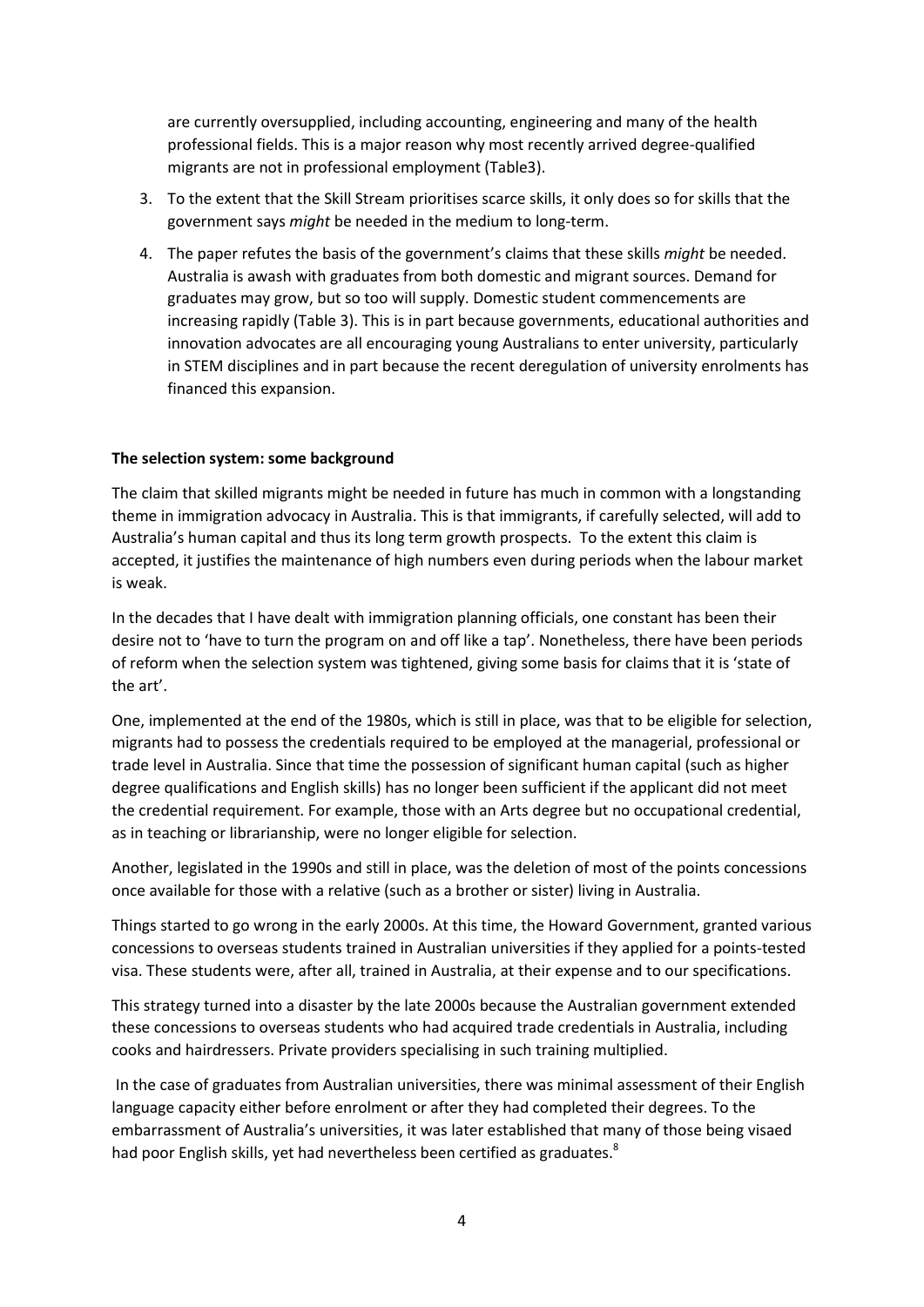Such was the embarrassment that, towards the end of the Howard led Coalition government, then during the Rudd and Gillard led Labor governments, it prompted two fundamental reforms to the skilled migration program. These serve as the starting point for the subsequent analysis of the various Skill Stream Categories as they have operated since around 2012.

One was to expand the number of migrants visaed through the employer sponsorship and state sponsored programs. This reflected concerns about the skill shortages emerging as a result of the resources investment boom over the years 2003 to 2012. The expansion was achieved by extending the rights of employers to sponsor migrant workers, both on a temporary basis via a 457 visa and, subsequently via a permanent entry employer sponsorship visa. The role of the states in sponsoring skilled migrants was also increased.

The justification for these changes was that employers and states were best able to select migrants where there were genuine skill shortages.

The second major change was a reformulation of the points test that determined eligibility for the Skilled Independent category. A new points test implemented in 2011 strengthened the English language requirement and put more emphasis on occupational experience.

However, the major reform was that applicants for a points-tested visa had to have an occupation listed on a Skills Occupation List (SOL). This was first introduced in 2010. Only occupations requiring trade level credentials or above were included on this list, and they had to be in national shortage as judged by the Department of Employment. Cooking and hairdressing were excluded (and remain so).

This was a central reform. It has helped lay the foundation for the still widespread (but erroneous) belief that the when the Australian government recruits skilled migrants it takes account of whether their skills are needed to meet current shortages.

We now turn to exploring how what has happened to the Skill Program since these reforms were implemented.

Unfortunately, readers wanting to understand what happened will have to endure some detail on each of these Skill Categories. The data on occupational outcomes and other characteristics of the PAs visaed are derived from unpublished data provided by the DIBP.

## **The Skilled Independent Category (points-tested)**

The Skilled Independent Category is not quite the flagship of the migration program that it used to be. Nonetheless, the program target for 2017-18 remains quite high, at 43,990 (PAs and their dependents).

The reformulation of the selection system in place by 2011 did not last long, including its central component, the SOL. It was a casualty of the slowdown in Australia's economy after the end of the resources boom in 2012. One consequence was that some of the occupations that had attracted the largest number of applicants, including accountants and engineers, ceased to be in national shortage.

The response of successive Australian governments has been to water down the national shortage requirement for the SOL. This began in 2014, when the government's then workforce planning agency, the Australian Workplace Planning Authority (AWPA), came up with a list of occupations that it entitled a Specialised Occupations List. These occupations were defined as those 'that are of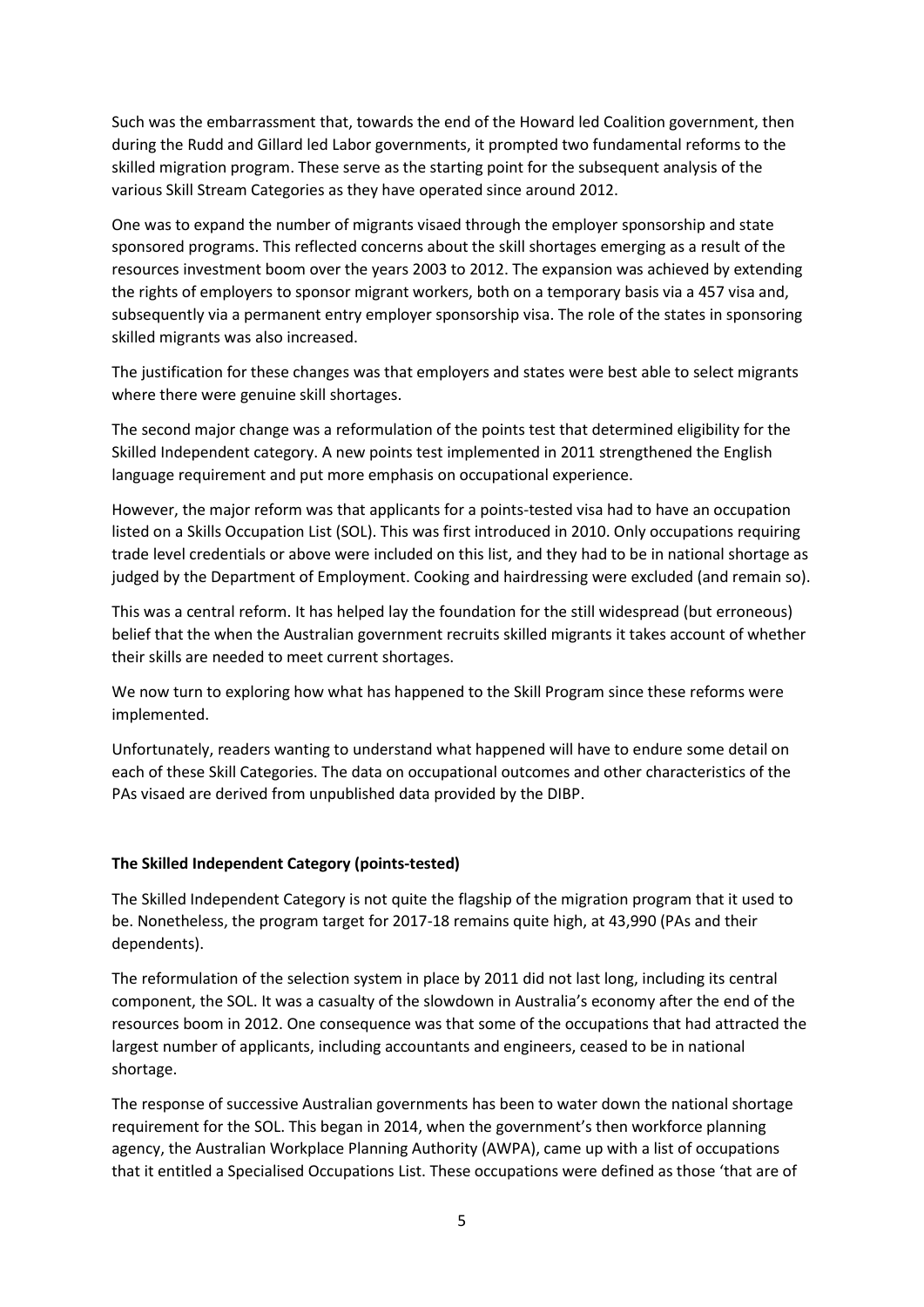high value and where skills take a long time to develop and acquire'.<sup>9</sup> This list included most of the occupations like accountants that were not in national shortage by 2014. Inclusion of such occupations on the Specialised Occupations List justified their maintenance on the Skills Occupation List at the time.

When the Department of Education and Training took over the management of the SOL in 2015, it pronounced the end of the national shortage criteria in no uncertain terms. The Department's advice to those proposing submissions to the formulation of the 2016-17 SOL was that it was only concerned:

With 'medium to long term' skills needs rather than immediate skills shortages. As such the Department of Education and Training is only seeking information on longer term trends rather than immediate shortages and costs. 'Medium to long term' means 2-10 years.<sup>10</sup>

In 2016 the SOL was abolished. It was replaced with a Medium and Long-term Strategic Skill List (MLTSSL). All traces of the original intention to take account of the current state of the labour market in the skill selection system were eliminated.

Eligibility for the MLTSSL is determined by official judgements that there could be *future* skill shortages in the listed occupations. The DIBP put it thus in reference to the design of the 2016-17 skill program:

The Skilled Independent category, with its human capital focus, is designed to address medium to long term skills shortages, noting future skill needs are not possible to forecast with great accuracy.<sup>11</sup>

Nonetheless, the MLTSSL forecasts for skill shortages over the long term, despite the difficulties of determining how skilled occupations themselves might evolve or regroup over a ten-year span, let alone what occupational 'shortages' might be at the forefront of that future economy.

Almost all the occupations on the original SOL are included on the MLTSSL, including accountants. This is despite the fact that the Department of Employment concluded in its 2017 review of the occupation that: 'The supply of accounting graduates exceeds demand, with advertised accounting positions attracting large numbers of degree qualified applicants (compared with the average across all assessed professions).'<sup>12</sup>

The MLTSSL also includes engineers. Yet, according to the Department of Employment's latest assessment of the engineering labour market: 'None of the (engineering) occupations assessed in 2017 were found to be in shortage, although some employers had difficulty recruiting civil engineering professionals'.<sup>13</sup> As engineering labour market analyst, Jim Oakley, has documented, apart from civil engineering, the job prospects for Industrial, Mechanical and Production Engineers, amongst other engineering specialties, are grim.<sup>14</sup>

The oversupply situation is similarly serious in some of the health professions, including medicine. This is largely because of a huge increase in the number of domestic students doing medicine courses. On this account, the Department of Health has recommended that most medical specialities, including General Practice, should be removed from the MLTSSL.<sup>15</sup> Nevertheless. these occupations, too, remain on the MLTSSL.

How about nurses? The Skill Stream has long been said to have a crucial role in augmenting Australia's stocks of nurses. However, the Labour Market Branch of the Department of Employment reported in 2017 that there were only limited shortages of nurses in Australia. Employers reported difficulties in recruiting specialised nurses in Victoria. However, for NSW there was no shortage,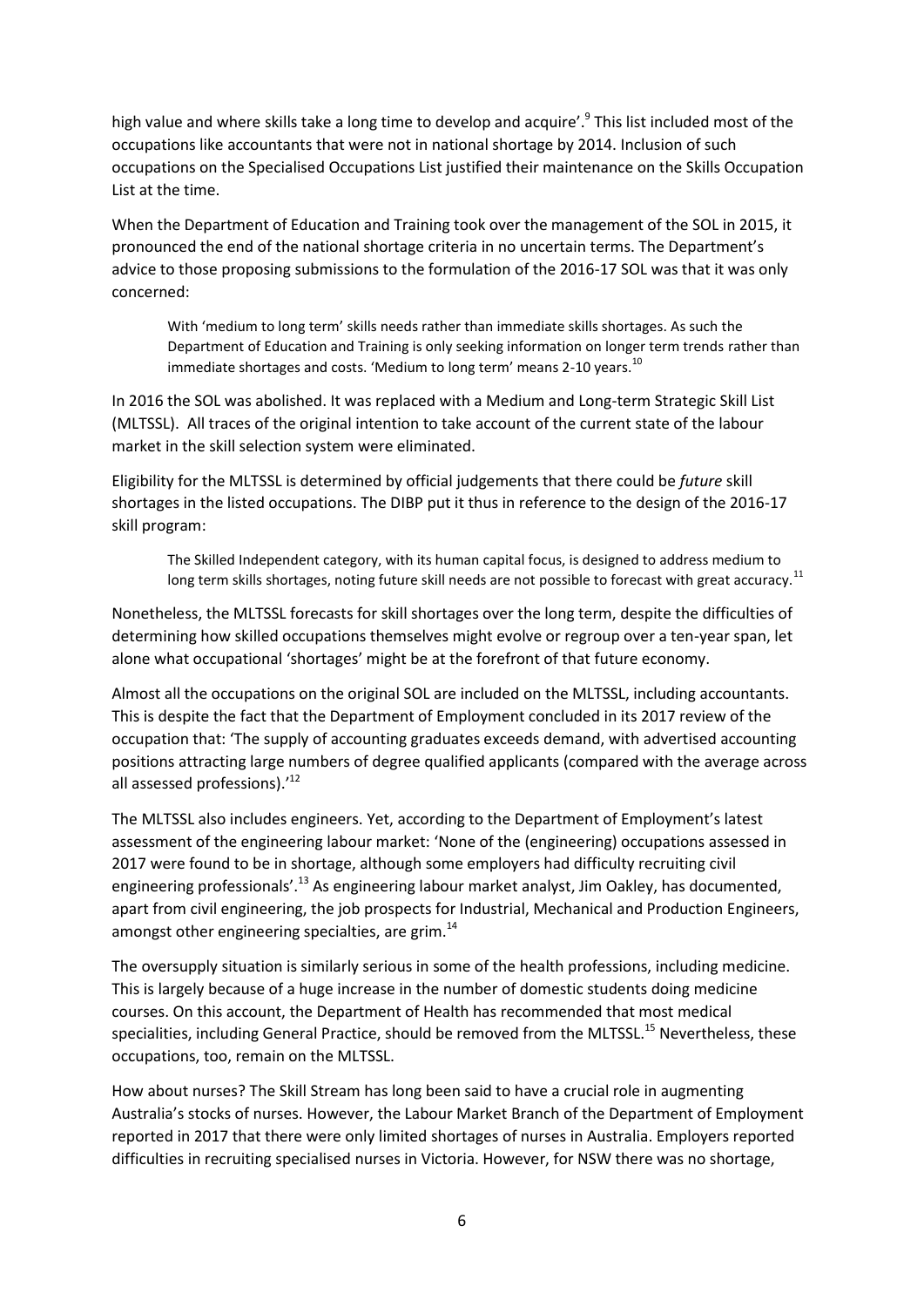'with nearly all employers across NSW able to fill their vacancies with ease.<sup>16</sup> The situation was similar in Queensland, except for some shortages in experienced staff.

These nursing shortages are not likely to last long because there has been a huge increase in undergraduate nursing commencements in Australia's universities. As detailed below, in Table 3, these commencements increased from 13,409 in 2011 to 19,971 in 2016.

## *Why eliminate the SOL?*

This decision reflects the increased urgency on the part of successive Coalition Governments since the end of the resources boom in 2012 (described at the outset) to maintain a high immigration program.

This could not occur if the range of occupations eligible for the Skilled Independent Category (and other Categories detailed below) were reduced on account of the operation the SOL.

Another factor was pressure from the overseas student industry. By 2013 overseas student commencements in Australia's universities had begun to fall, reflecting the tougher selection system that has been in place since 2011. Around half of all overseas students enrol in business and commerce courses, where most do the required accounting courses needed to attain the credentials to apply as an accountant or auditor for a Skill Stream visa. Many others do engineering courses. Should such occupations have become ineligible it would have dampened future enrolments.

The replacement of the SOL by the MLTSSL solved both problems. The MLTSSL functions to keep the visaed issued numbers up and it removes the threat that overseas student enrolments might decline. Indeed, higher education commencements by overseas students have risen strongly since 2014.

## *Occupations visaed within the Skilled Independent Category*

Here's a brief summary of the skills recruited via the Category for 2016-17. They were almost entirely professionals – 20,433 out of a total of 21,657 PAs visaed. Just 788 were technicians or trades workers.

The largest occupational category was engineers, with 5,502 visaed. Only 1,219 of these were civil engineers. Most of the rest held qualifications in engineering fields that are seriously oversupplied, including 1,355 industrial, mechanical and production engineers and 570 chemical and materials engineers.

The next largest occupational group in 2016-17 were systems analysts and programmers, of whom 5,204 were visaed. There were another 1,940 ICT network professionals visaed. A case can be made for this recruitment, though, even here, the Department of Employment's latest reports indicate that recent graduates face difficulties finding employment as ICT professionals.<sup>17</sup>

The same cannot be said for the next largest group, accountants and auditors, of whom 2,381 were visaed. The extent of their oversupply, as noted, has been well documented.

On the other hand, as indicated, there were a negligible number of visas granted to PAs who were technicians or trades workers. Only a few held occupations in the construction area, where there really is evidence of shortages. There were just 102 carpenters, 17 bricklayers, 114 electricians and 47 plumbers.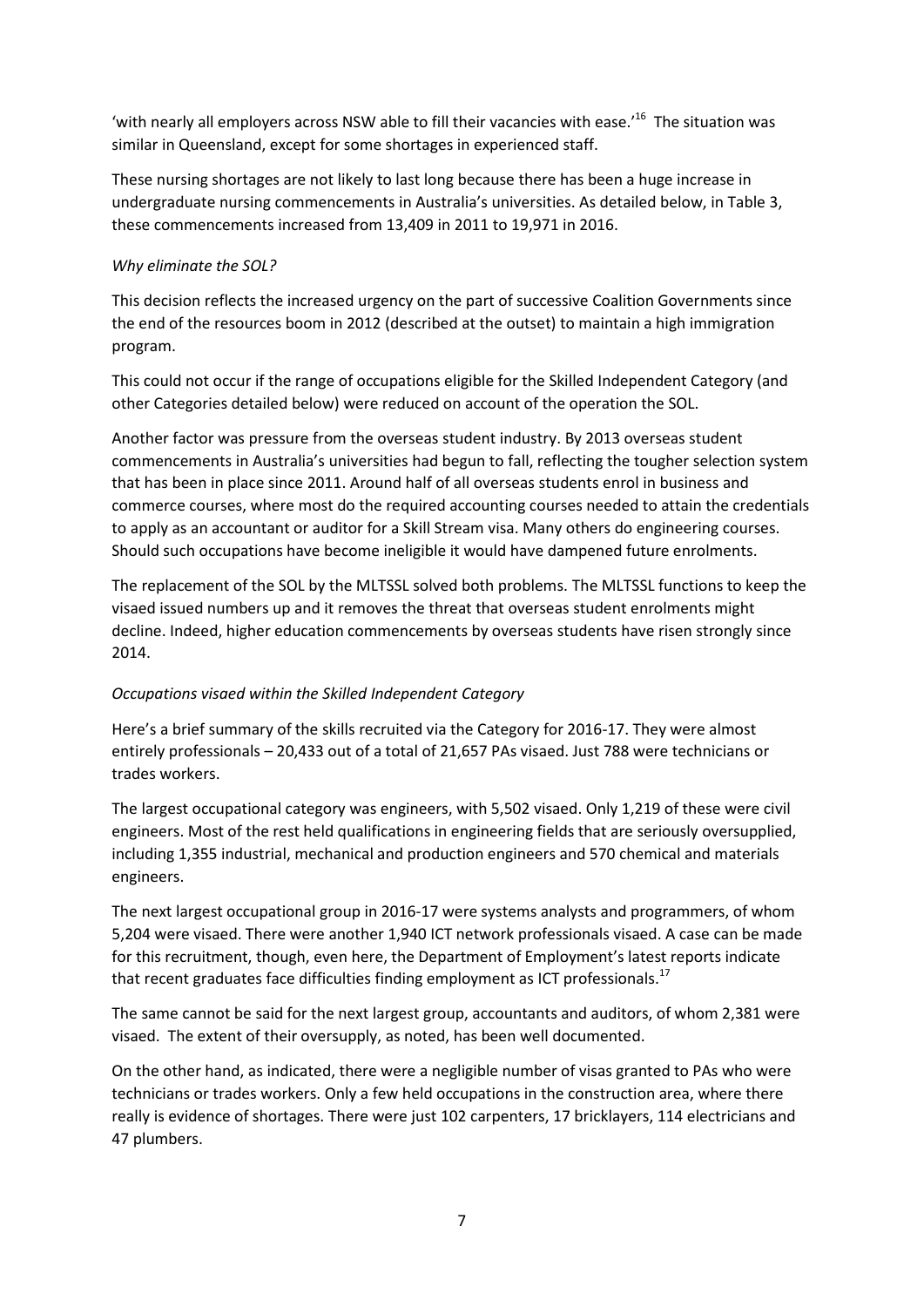#### *What is the attraction?*

You might be wondering why the Skilled Independent Category is attracting so many professionals, when employment prospects in engineering, accounting and the like, are poor. The reason is that there is a huge pool of professionals in Asia who would like to move a country with Australia's salary levels and quality of life. There is also an expanding number of Asian graduates from Australian university courses who want to convert their qualification into a permanent entry visa. Many of these professionals are not put off by Australia's soft labour market in some professions. As our data on the poor employment outcomes (examined below) for these migrants show there is a raft of evidence that such outcomes have been evident for years.

What this means is that recruitment to the Skilled Independent Category of the Skill Stream (and to some extent the other Categories to be examined) is being driven by migrant demand, not Australia's skill needs. The only qualification is that DIBP has introduced ceilings on the number of visas that can be issued to individual occupations. These are so high as to have little impact, with the partial exception of accountants.<sup>18</sup>

## T**he Employer Sponsored Visa Category**

This visa subclass is now the largest component of the skill program, with 48,250 visas (for PAs and dependents) in 2016-17. It has also been given the highest priority by DIBP in processing visa applications. As indicated, this category was expanded to reflect employer concerns about scarce skills during the resources boom. In effect immigration selection was outsourced to employers. They were given the right to sponsor migrants with occupations at trade level or above under the 457 visa program and then, after a minimum of two years of work on this temporary visa, migrants could be sponsored by the employer as a permanent resident.

This initiative certainly succeeded. Currently, more than 80 per cent of those sponsored for an Employer Sponsored permanent entry visa previously held a 457 visa with the sponsoring employer.

However, since the resources boom ended, the program targets for the Category have been maintained despite the contraction in demand for skilled labour.

There was a total of 22,177 visas issued to PAs in the Employer Sponsored Category in 2016-17. Much of this involved the sponsoring of lower level managers. In 2016-17, 1,299 café and restaurant managers were sponsored, as were another 588 customer service managers and 483 retail managers. There were 7,580 technicians and trades workers visaed, but by far the largest numbers held food trade occupations. In 2016-17, 2,018 cooks were visaed, along with another 671 chefs and 344 bakers and pastry cooks.

In the aftermath of the decline in resource project investment since 2012 it is no surprise that sponsorships related to the industries affected (especially in the mining industry) have sharply declined. There has been a partially compensating boom in metropolitan construction (as for infrastructure and apartment building) yet sponsorships for construction professionals and tradespersons are notable for their absence. In 2016-17, only 128 civil engineers were sponsored by employers, along with 345 carpenters, 98 bricklayers, 131 electricians and 133 plumbers.

Given the frequent complaints from IT employers about local skill shortages one might have expected that the IT industry employers would be active users of this visa. They are certainly active in sponsoring migrants on temporary 457 visas. In the case of the largest IT occupational group,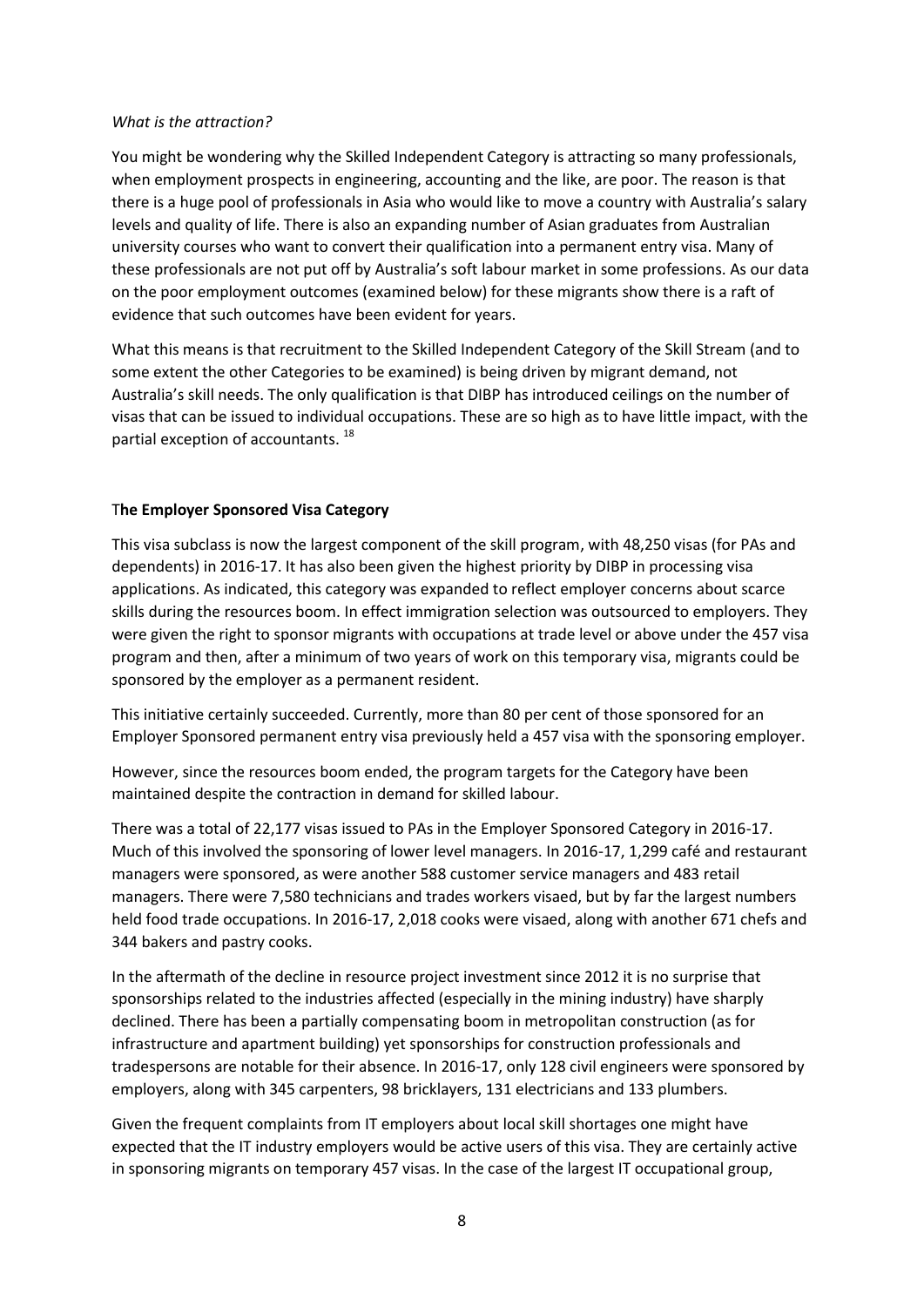Software and Applications Programmers, there were 4,909 temporary 457 visas issued to PAs with this occupation in 2016-17. Yet just 412 principal applicants in this occupation were sponsored for permanent residence by employers in 2016-17.

# *Reform of the Employer Sponsored Category*

The Coalition government has recognised some of the Employer Sponsorship Category's limitations. In April 2017 it announced major reforms to both temporary and permanent entry employer sponsored visas in its *457 visa reset*. The 457 visa will be replaced in March 2018 by a new Temporary Skill Shortage (TSS) visa. The change was made because, in the words of the Permanent Head of the DIBP, Mike Pezzullo, the 457 program had become a 'bloated out and proxy pathway to permanent residence'.<sup>19</sup> In addition, as indicated, much of the sponsoring has been for lower level management occupations and the food trades.

The government's reset will sharply contract such sponsoring. It will prohibit employers sponsoring persons employed on 457 visas, unless they hold designated professional or trade occupations.

If implemented as proposed, these measures will sharply contract the number of Employer Sponsorship visas to around a third of the current level. This is because in 2015-16 only 6,757 of the total number of PAs (22,091) sponsored by employers for permanent residence held occupations that will be eligible for sponsorship after March 2018.<sup>20</sup> A similar outcome occurred in 2017-18. Hardly any of the lower level management occupations so important in 2015-16 and 2016-17 or in the food trades (except for chefs) will be eligible for sponsorship.

What is the proposed new basis for Employer Sponsorship? In making this decision, the Coalition had the opportunity to deliver on its stated objective to restrict sponsoring to those with the scarce skills needed to keep the economy humming. It could have limited the range of eligible occupations to those where there was a verified case that the skills in question were in short supply.

The Coalition did no such thing. Instead, it announced that the eligible occupations (from March 2018) will be restricted to those listed on the MLTSSL. These, as noted, include occupations that *might be* needed in two to ten years, like accounting and engineering, but which are currently oversupplied.

True, when the new rules are implemented, sponsoring employers will need to establish, via labour market testing, that no domestic workers are available to do the work. But why not remove any doubt by confining the list of eligible occupations to those currently in short supply in Australia?

The Coalition has not answered this question. It may be that, if it had required that the occupations eligible were in shortage now, it would have raised pointed questions about its decision to make the MLTSSL the basis for the Skilled Independent Category. Or perhaps it did not want any further reduction in the Skill Stream numbers.

# **State & Territory & Regional Sponsored Category**

This Category consists of two visa subclasses, the State & Territory visa, subclass 190 and the Regional Sponsored visa, subclass 489. They differ significantly, so need to be analysed separately.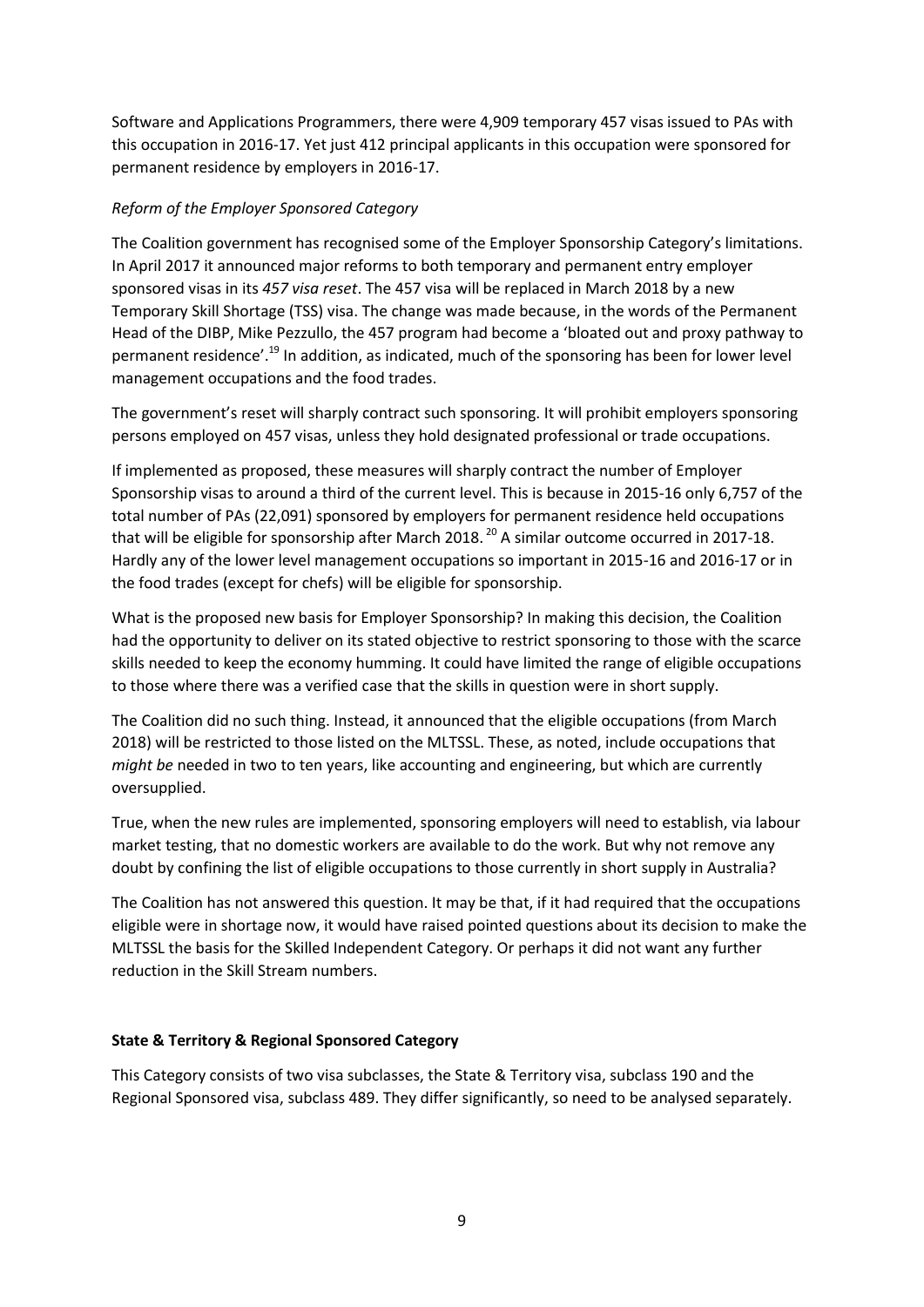## *Visa subclass 190*

Like the Employer Sponsored Category this subclass was expanded during the resources boom, on the grounds that the states, being closer to their own employment markets, deserved a larger role in the selection of skilled migrants.

The program quota in 2017-18 for the 190 visa is for around 24,000 PAs and dependents.

The way the visa subclass works is that each State and Territory prepares a state migration plan in which it indicates the occupations it believes to be in short supply in its jurisdiction. States can draw on an enormous list of potential occupations, including those on the MLTSSL as well as the hundreds eligible to be sponsored for a 457 visa, but which are not on the MLTSSL.

For the most part, the state migration plans, which have to be approved by DIBP, are restricted to occupations on the MLTSSL. Some states also specify additional minimum experience and English language requirements.

Unlike the Employer Sponsored Category, the states do not sponsor migrants for jobs where there is an established vacancy. There is no actual or implied guarantee of a job should an applicant be sponsored by a state under visa subclass 190. Nor can the sponsoring state compel the migrants it sponsors to live and work within its jurisdiction. If, for example, they are sponsored by South Australia, but wish to locate in Sydney or Melbourne, they can.

The states make their choice of migrants to sponsor from those who fill out an expression of interest, indicating that they would like to be sponsored. The procedure is much the same as that for those seeking a Skilled Independent visa. The same points test must be passed for both visas, though those who are sponsored by a state or territory receive bonus points on account of the sponsorship.

Applicants who think that their best chance is to apply for a 190 visa are required to specify which state or territory they want their application to be considered by. The states and territories then make their choice as to who to sponsor from this stock of applicants.

## *The occupation outcome*

Given that the state migration plans focus on MLTSSL occupations, it will be no surprise that in 2016- 17, of the total 8,499 PAs visaed under subclass 190, some 6,701 were professionals. The largest professional occupation was IT professionals, but there were also 1,240 accountants and auditors visaed and 682 engineers. Only 827 were technician or trades workers.

As to the regional location of these migrants, it reflects, of course, the keenness of the states to participate in the sponsoring process. NSW was the largest participant in 2016-17. Of all 190 visa subclass migrants, 2,209 (or 39 per cent of the total) indicating that they intended to settle in NSW.

The NSW concentration may surprise. NSW, in the days when Bob Carr was Premier, wanted nothing to do with sponsoring migrants. The current NSW Liberal government is on a different page. The NSW State Migration Plan's list of eligible occupations comprises the entire MLTSSL (including accountants and auditors). This explains why so many accountants and auditors were visaed. Almost all, 803 out of the 1,240 visaed, indicated that they were heading for NSW.

Presumably, this choice reflects the NSW government's priority to stimulate further economic growth in NSW, regardless of Sydney's housing unaffordability and congestion problems, or the oversupply situation in some of its professional labour markets.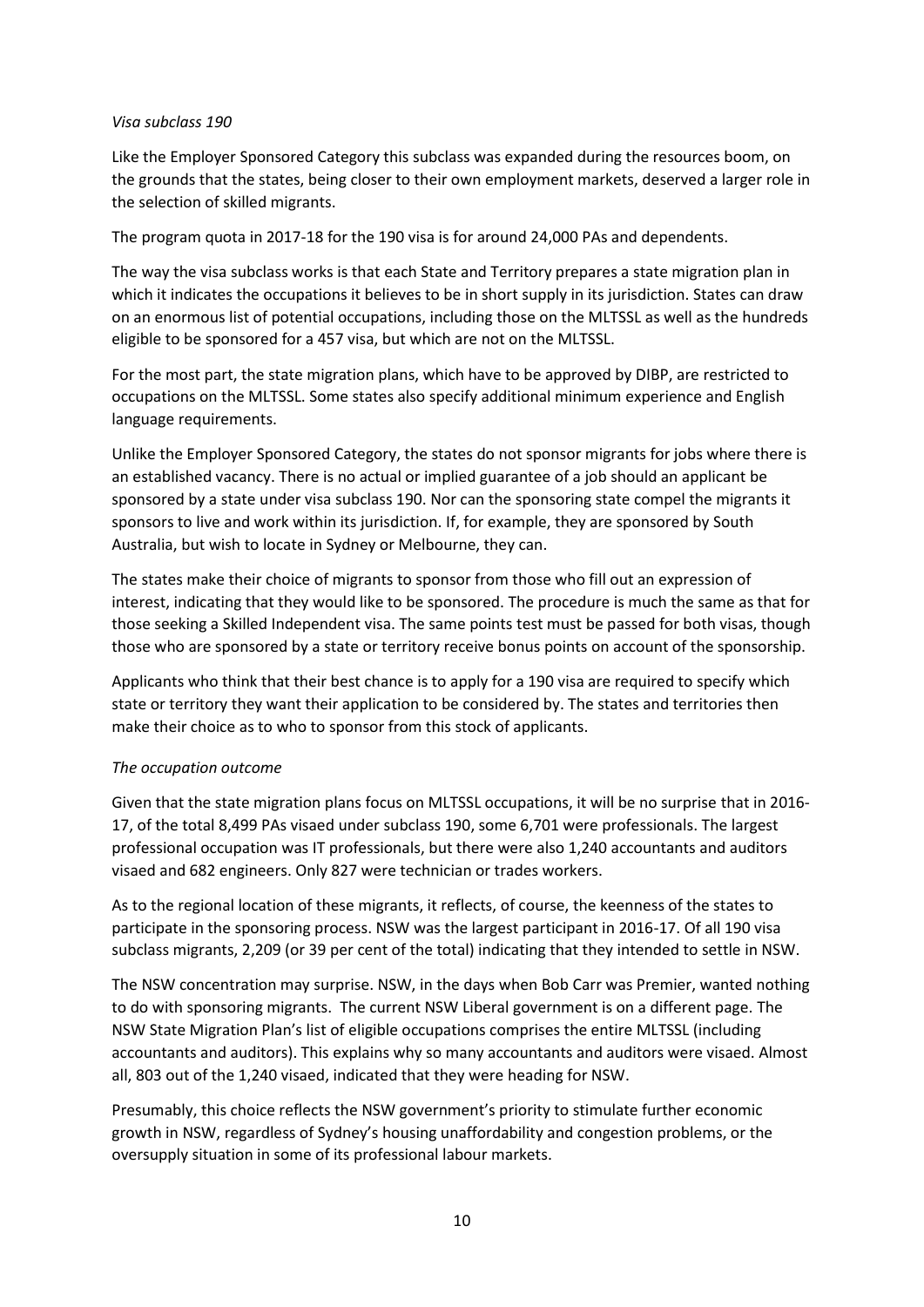Another big player was South Australia. The South Australian government has long put a high priority on population growth and to this end has been active in sponsoring migrants. In 2016-17 some 1,209 of all of those issued with a 190 visa indicated an intention of locating in SA. This is far more than the 233 intending to locate in Western Australia or the 812 intending to locate in Queensland.

The state sponsorship visa subclass is deeply flawed. It has little to do with filling scarce skill vacancies in Australia. And, as noted, to the extent that states really do sponsor migrants who could fill such vacancies, there is nothing to stop the sponsored migrant from locating in another state.

## *The Skilled Regional visa subclass (489)*

This provisional visa subclass had a planning target of 4,800 PAs and dependents for 2016-17. The 489 visa subclass is a relic of the Hawke era when the Labor government at the time was keen to provide new migration opportunities for the family members of its ethnic constituency and when state governments, particularly the Kennett-led Liberal government in Victoria, were clamouring for a role in the migration selection process.

The 489 visa subclass embodies remnants of this influence. It allows a wide range of relatives, including nieces and nephews who live in Designated Areas (detailed shortly), to sponsor a relative. To gain a visa, the sponsored relative must be able to meet a 60 point pass mark on the same points test used for the Skilled Independent and 190 visa subclass (though like the 190 visa there are concessional points flowing from the sponsorship). Applicants must also possess an occupation on the MLTSSL. If successful, a sponsored applicant gains a provisional visa, which can be converted to a permanent entry visa if the applicant lives and works for two years in a Designated Area.

There is another pathway to access the provisional 489 visa. This is where a State or Territory government nominates the applicant. Only a few migrants choose this option. Though there is a wider range of eligible occupations, the applicant will have to live in a 'regional or low population growth area' while the two year residence requirement is fulfilled.

Sponsorship by a relative seems to be the preferred route because the Designated Areas include all of Australia, except Sydney and Brisbane. This means that Melbourne, Canberra and the Gold Coast are eligible locations. The presence of Melbourne on this list reflects the lobbying of the Kennett government in the early 1990s.

Most of those visaed are professionals. For 2016-17, 1,483 of the PAs selected were professionals out of a total of 2,262 PAs visaed. Of these professionals, 366 were accountants and auditors and just over 400 were engineers, 77 of whom were civil engineers. Very few technicians and trades workers were visaed under this visa subclass.

## **Implications**

The first focus is on how are all these Skill Stream migrants doing in the Australian labour market?

The second is on the Coalition's government's human capital stockpiling strategy. Even if not needed now, could these skilled migrants find a productive place in the medium to long-term as the government assumes?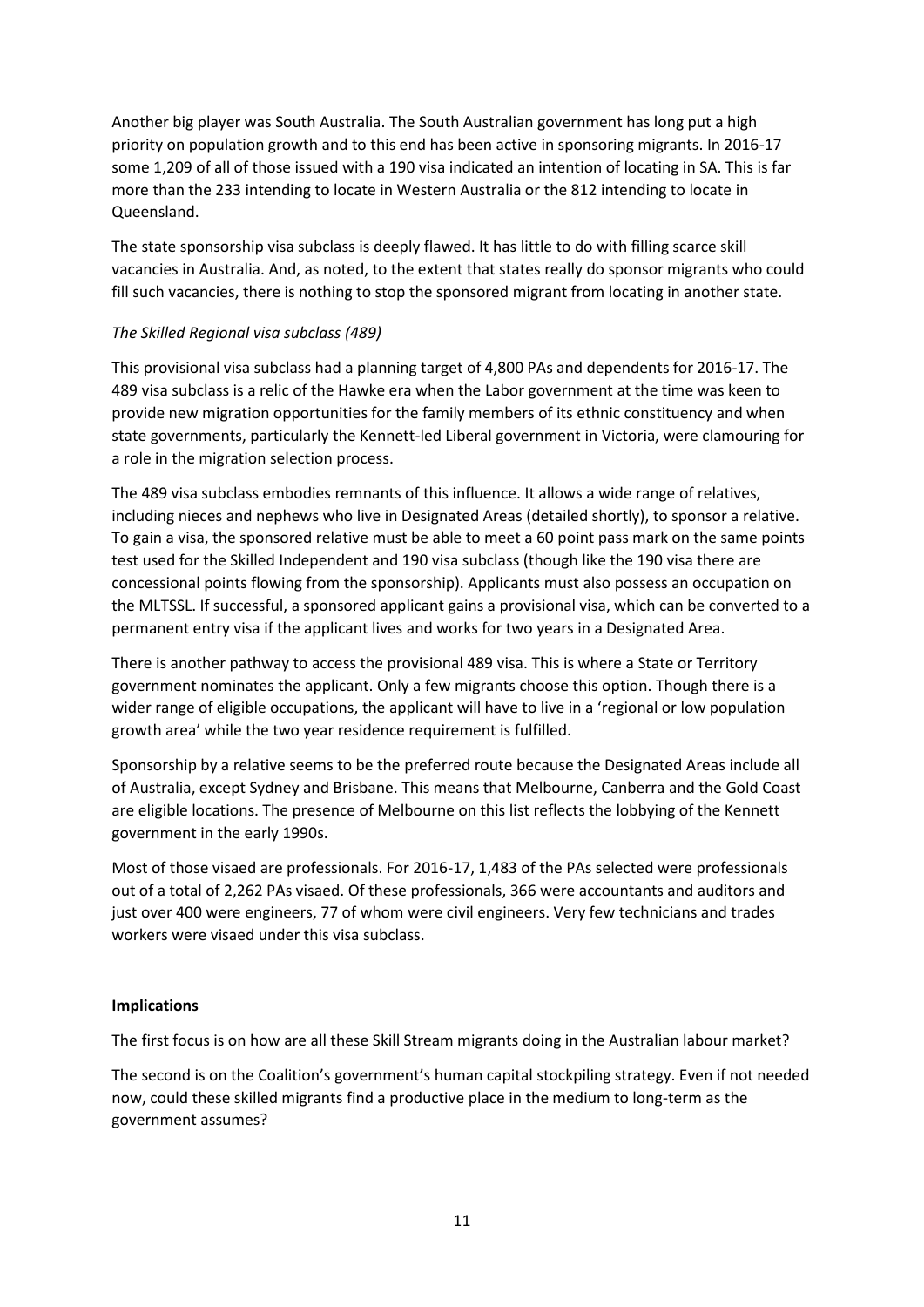## *Current labour market outcomes*

As noted, with the exception of the Employer Sponsorship Category, most of the PAs visaed in the Skill Stream were professionals. PAs with professional occupations in this Stream made up 36,322, or 60 per cent of the total number of 56,017 PAs visaed in 2016-17. In 2015-16, the equivalent numbers were 39,365, or 65 per cent of the total number of 60,735.

These PAs are being recruited from both onshore and offshore locations. In 2016-17, 21,805 of the total number of professional PAs visaed applied from onshore locations and 14,517 from offshore locations. Most of the former would have been former overseas students who graduated from Australian universities.

The professional job markets they are entering are getting tighter, as the Department of Employment labour market reports cited above indicate. As a consequence, successive Graduate Destination Surveys report that even domestic graduates are finding it far tougher to gain professional level jobs than was the case a decade ago. The *2017 Report on Graduate Outcomes* indicates that, for those domestic students completing an undergraduate degree in 2016 and seeking employment in 2017, only 53.5 per cent were employed as professionals and 6.2 per cent as managers (this was as of April 2017). For those graduating in science and mathematics, the share employed as professionals was 40.8 per cent, for engineers it was 68.3 per cent, for computing graduates, 65.4 per cent and for those completing business and management courses, 47.7 per  $cent<sup>21</sup>$ 

If domestic graduates are finding the job market tough, this does not bode well for migrants. This should not surprise, since there is a huge literature on the difficulties that professional migrants face in Australia, especially if they come from Non-English-Speaking-Countries (NESC), as most do.

The best measure of these outcomes comes from the Census, from which it is possible to count all those who are recently arrived migrants and who possess degree level or above qualifications by field of qualification and by their employment status at the time of Census.

We first did such an analysis for the 2006 Census. This showed that only a minority of recently arrived graduates from Non-English-Speaking-Countries (NESC) were employed in professional positions.<sup>22</sup>

This analysis was repeated for the 2011 Census. For this analysis, the results were reported for all Australian residents with graduate or above level qualifications, who, at the time of the census, were aged 25-34. They are divided into three groups, those born in NESC, those born in Main-English-Speaking-Countries (MESC) and those born in Australia. In order to get at the outcomes for recently arrived migrants, the overseas born were separated into those arriving over the previous five years (2006-2011) and those arriving before 2011.

The headline result was that just 26 per cent of the recently-arrived NESCs reported that they were employed as professionals in 2011, compared with 53 per cent of the MESCs and 58 per cent of the Australian-born.<sup>23</sup>

The following section provides the results of a parallel analysis based on the 2016 Census. This is the first time these outcomes have been published. Most of the overseas born identified would have been recruited under the Skill Stream, though some would have been visaed under the family stream and some would have been in Australia in 2016 on a 457 visa. $^{24}$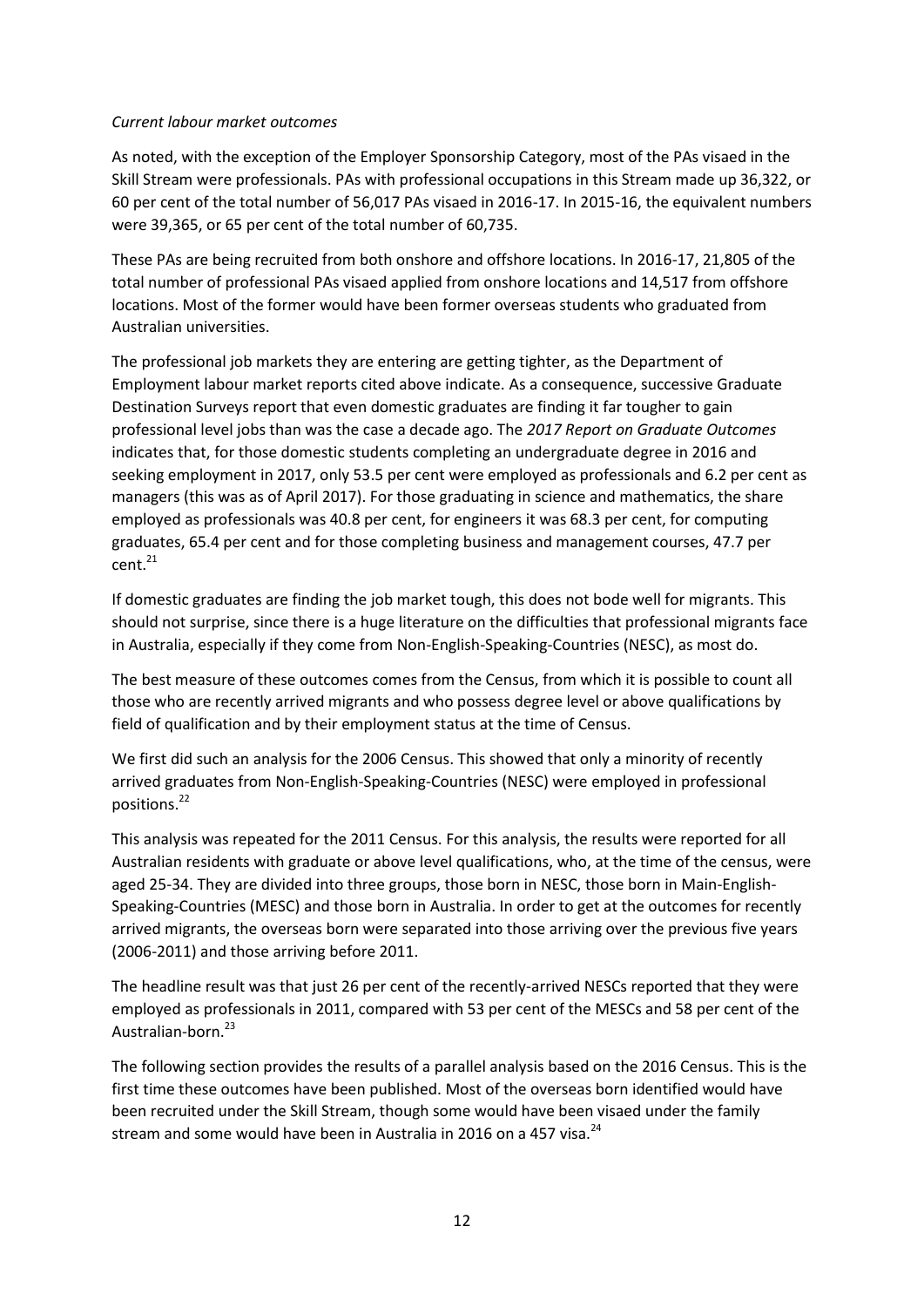#### *The labour market outcomes for overseas-born graduates in 2016*

First of all, note the preponderance of NESC professionals. It can be calculated from Table 2 that 84.4 per cent of all the overseas-born graduates in the 25-34 age group who arrived in Australia between 2011 and 2016 were NESCs.

Now the results: Table 2 shows that just 24 per cent of the NESC stream arriving between 2011 and 2016 had found professional level jobs by 2016 and another five per cent had found managerial jobs.

|                             | umc vi anivai, Ausu ana 2010<br>Field of study of highest<br>qualification | <b>Managers</b> | Professionals | Other | Not<br>available^ applic.* | Not |     | Total Number |
|-----------------------------|----------------------------------------------------------------------------|-----------------|---------------|-------|----------------------------|-----|-----|--------------|
| <b>NESC</b>                 |                                                                            |                 |               |       |                            |     |     |              |
| Arrived<br>$2011 -$<br>2016 | Management and Commerce                                                    | 7               | 16            | 43    | 1                          | 34  | 100 | 65,049       |
|                             | <b>Information Technology</b>                                              | 4               | 41            | 27    | 1                          | 27  | 100 | 28,068       |
|                             | Engineering & related technologies                                         | 5               | 30            | 33    | 1                          | 31  | 100 | 32,808       |
|                             | Other                                                                      | 3               | 23            | 34    | 1                          | 38  | 100 | 83,690       |
|                             | Not available^                                                             | 3               | 8             | 39    | 3                          | 46  | 100 | 5,148        |
|                             | Total                                                                      | 5               | 24            | 36    | 1                          | 35  | 100 | 214,771      |
| <b>MESC</b>                 |                                                                            |                 |               |       |                            |     |     |              |
| Arrived                     | Management and Commerce                                                    | 22              | 42            | 27    | 1                          | 7   | 100 | 8,925        |
| $2011 -$                    | <b>Information Technology</b>                                              | 13              | 62            | 17    | 1                          | 6   | 100 | 1,226        |
| 2016                        | Engineering & related technologies                                         | 13              | 60            | 19    | 1                          | 8   | 100 | 2,824        |
|                             | Other                                                                      | 10              | 51            | 26    | 1                          | 12  | 100 | 28,116       |
|                             | Not available                                                              | 14              | 30            | 36    | 5                          | 15  | 100 | 648          |
|                             | Total                                                                      | 13              | 50            | 26    | 1                          | 11  | 100 | 41,733       |
| <b>NESC</b>                 |                                                                            |                 |               |       |                            |     |     |              |
| Arrived                     | Management and Commerce                                                    | 13              | 30            | 40    | 1                          | 16  | 100 | 104,174      |
| before<br>2011              | <b>Information Technology</b>                                              | 11              | 42            | 33    | 2                          | 12  | 100 | 28,648       |
|                             | Engineering & related technologies                                         | 11              | 47            | 27    | 1                          | 14  | 100 | 25,056       |
|                             | Other                                                                      | 6               | 51            | 26    | $\mathbf 1$                | 16  | 100 | 101,504      |
|                             | Not available                                                              | 8               | 16            | 46    | 5                          | 25  | 100 | 5,910        |
|                             | Total                                                                      | 10              | 41            | 33    | 1                          | 16  | 100 | 265,295      |
| <b>MESC</b>                 |                                                                            |                 |               |       |                            |     |     |              |
| Arrived<br>before<br>2011   | Management and Commerce                                                    | 24              | 40            | 26    | 1                          | 8   | 100 | 9,961        |
|                             | <b>Information Technology</b>                                              | 17              | 59            | 17    | $\overline{2}$             | 6   | 100 | 1,499        |
|                             | Engineering & related technologies                                         | 15              | 63            | 15    | 1                          | 6   | 100 | 3,188        |
|                             | Other                                                                      | 9               | 57            | 22    | 1                          | 11  | 100 | 31,634       |
|                             | Not available                                                              | 15              | 32            | 33    | 4                          | 15  | 100 | 864          |
|                             | Total                                                                      | 13              | 54            | 23    | 1                          | 10  | 100 | 47,142       |
| Australia-                  |                                                                            |                 |               |       |                            |     |     |              |
| born                        | Management and Commerce                                                    | 22              | 43            | 27    | 1                          | 7   | 100 | 114,641      |
|                             | <b>Information Technology</b>                                              | 14              | 58            | 19    | 1                          | 7   | 100 | 17,892       |
|                             | Engineering & related technologies                                         | 13              | 66            | 15    | 1                          | 6   | 100 | 34,478       |
|                             | Other                                                                      | 7               | 62            | 21    | 1                          | 10  | 100 | 413,197      |
|                             | Not available                                                              | 12              | 33            | 36    | 5                          | 14  | 100 | 11,281       |
|                             | Total                                                                      | 10              | 58            | 22    | 1                          | 9   | 100 | 591,488      |

| Table 2: Employment outcomes, persons aged 25-34 years with bachelor or higher degrees by birthplace and |
|----------------------------------------------------------------------------------------------------------|
| time of arrival, Australia 2016                                                                          |

Source: ABS 2016, TableBuilder data set

NESC - Non English speaking countries

MESC - Main English speaking countries (New Zealand, UK, Ireland, USA, Canada and South Africa)

^ Not available includes inadequately described and not stated

\* Not applicable relates to those who are unemployed or not in work force

Table excludes around 20,000 degree-qualified persons in the age group who could not be classified by birthplace and/or year of arrival.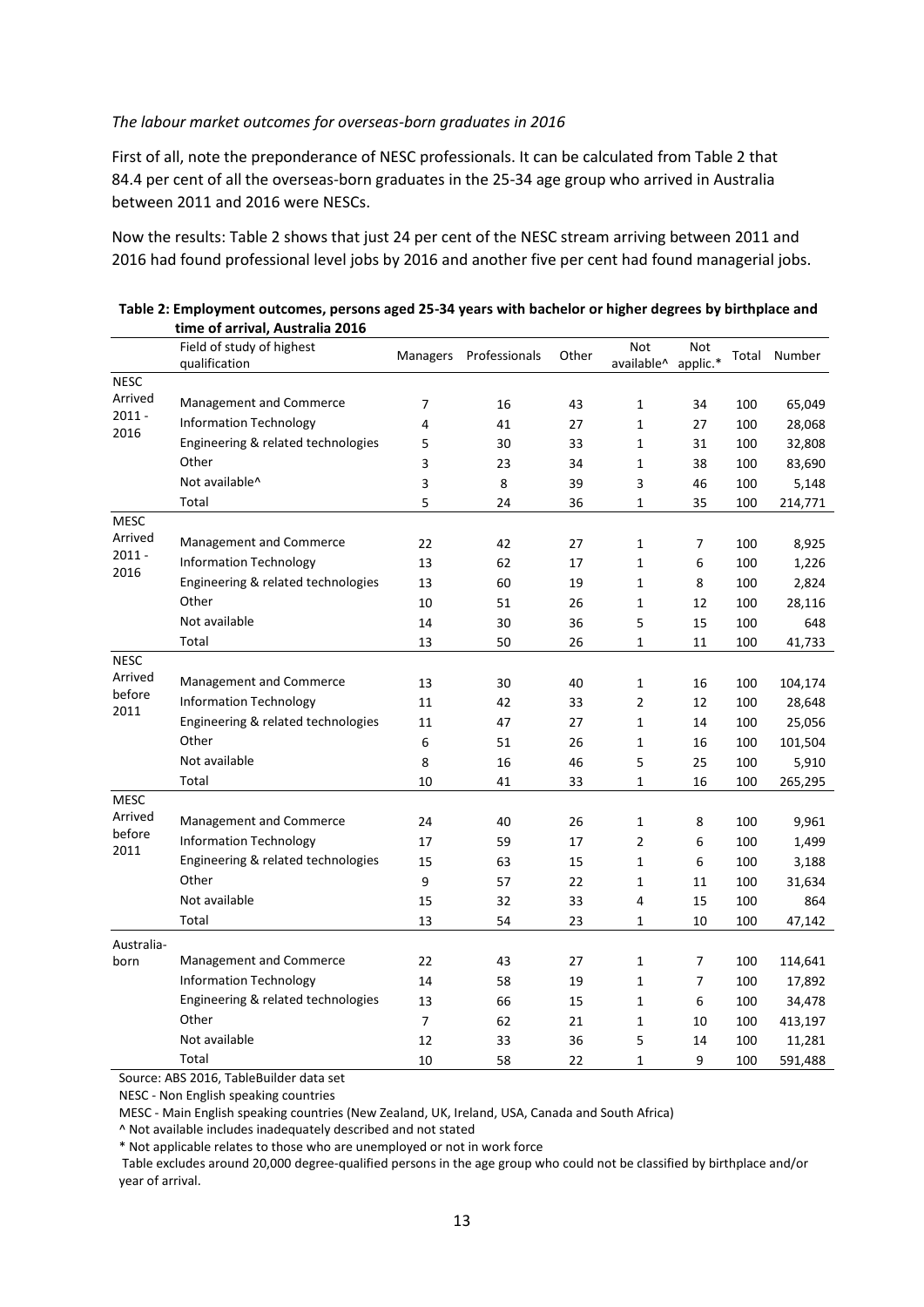This is slightly worse than for the recently arrived cohort of graduates from NESC locations in 2011, and hardly surprising given the deterioration of the professional labour market since 2011.

As with previous Census reports, graduates from non-NESC locations are doing much better. Fifty per cent of the MESC stream arriving between 2011 and 2016 were holding professional level jobs and 13 per cent managerial jobs. The best outcomes were for the Australian-born 25-34 year olds. 58 per cent of them held professional level jobs and 10 per cent managerial jobs as of 2016.

Why is this the case? First of all, there is a huge number of graduates seeking professional employment. That might be OK if the demand was there. But, because of the tough labour market conditions described above, there are currently more applicants than available positions in many professions.

Why are recently arrived migrants from NESC locations doing so poorly?

Employers can take their pick. They are choosing their employees from the MESC and the Australianborn cohorts. They have an enormous advantage because of their English language proficiency and in the case of the Australian-born, their cultural awareness and networking connections.

The outcomes for those with management and commerce qualifications illustrate this point starkly. As noted, accountants have been in oversupply for several years, yet thousands of accountants are being visaed in Skill Stream every year.

Table 2 shows that, as of 2016, there were 65,049 NESC-born graduates aged 25-34 with management and commerce qualifications in Australia, who arrived here over the years 2011-2016. Most would have possessed qualifications in accounting, since, as noted earlier, the system requires that graduates have a professionally recognised credential.

Only 16 per cent were employed in professional occupations. The record was not much better for the NESC engineers, only 30 per cent of whom were employed as professionals.

## *Stockpiling for the future makes no sense*

Current migration policy is not about present skill needs, but hypothetically about those skills Australian employers might need in the medium to long-term, were it possible to forecast such needs with accuracy. All the Skill Stream Categories, including the Employer Sponsorship Category after May 2018 will be structured around the MLTSSL. This, as demonstrated, takes no account of current skill needs.

A case can be made that the share of Australians employed in professional and managerial occupations will continue to grow and also that more employers will expect applicants to hold graduate credentials. Similarly, as Australia's population expands, mainly through immigration, this in itself will imply a greater need for persons with degree credentials.

But, against this, we have to take into account the present and likely supply of resident graduates. There are already too many graduates in Australia and their number is growing fast from both domestic and migrant sources.

It can be calculated from Table 2 that there were 1.16 million persons aged 25-34 holding graduate level or above credentials as of 2016, just on one half, or 568,941 of which were overseas-born.

The result is an eye-watering rise in the proportion of Australian residents who holding degree level qualifications or above. In the case of the age group 25-29. this share has increased from 34.6 per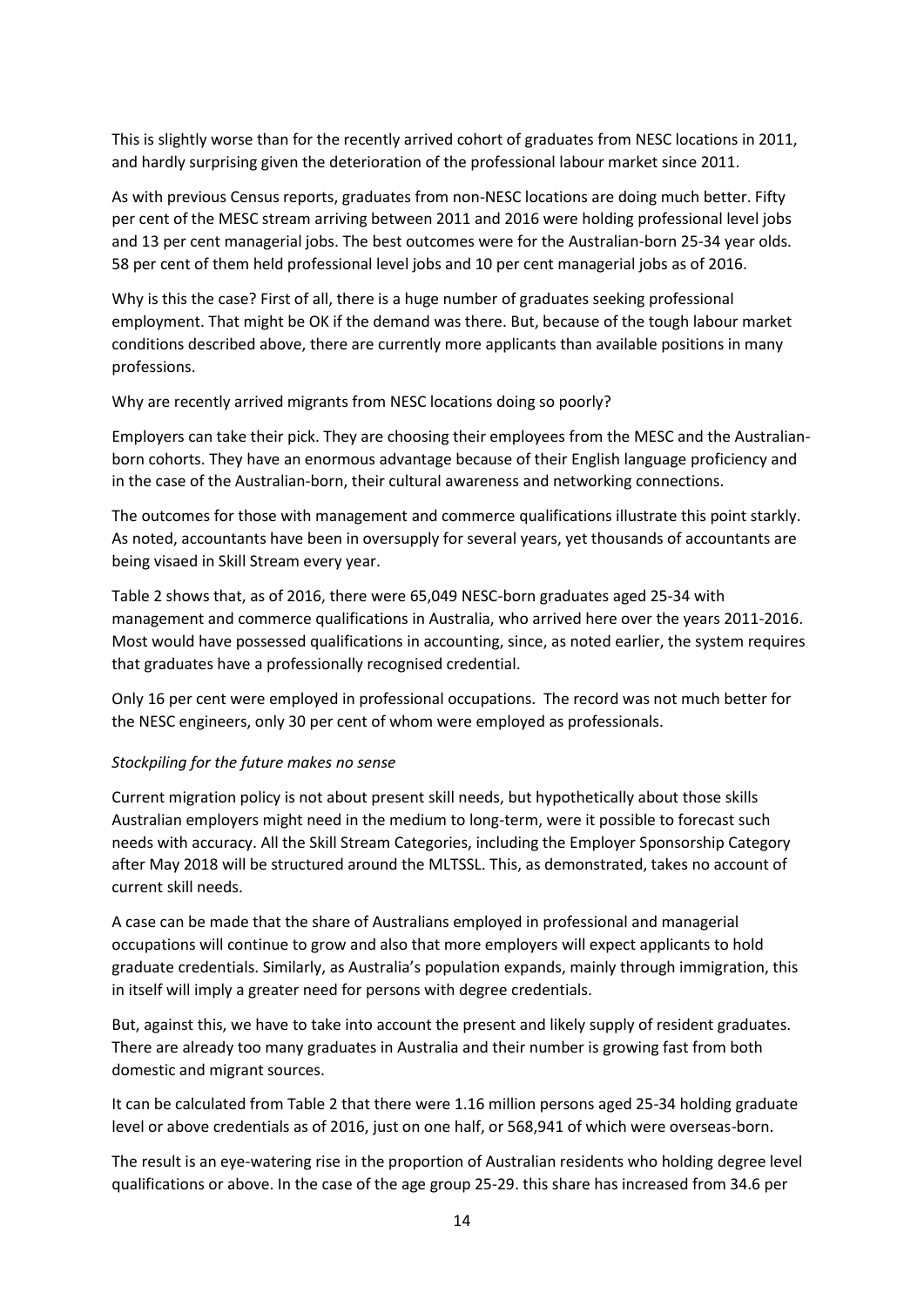cent in 2013 to 38.5 per cent in 2017 and, of those aged 30-34 over for the same years, from 35.7 per cent to 40.3 per cent.<sup>25</sup> These levels are very high by international standards.

They are about to increase because of the deregulation of Australia's universities completed in 2011 by the then Labor government. This measure meant that universities were free to enrol (with government subsidies maintained) as many students as they wished in whatever fields of study the students wanted to study (except medicine).

Table 3 shows that this deregulation facilitated a rapid increase in commencements at the undergraduate level between 2011 and 2014. Since then, commencements have stabilized. However, the effects of the commencement surge to 2014 will be to increase the number of graduations over the next few years as these students complete their courses.

|                             |           |           | .,        |           |
|-----------------------------|-----------|-----------|-----------|-----------|
|                             | 2011      | 2014      | 2015      | 2016      |
| Natural & Physical sciences | 24,486    | 29,890    | 29,175    | 31,127    |
| Informational Technology    | 7,361     | 9,098     | 9,504     | 9,922     |
| Engineering                 | 14,706    | 16,949    | 16,545    | 16,027    |
| Management & Commerce       | 39,690    | 49,595    | 48,398    | 47,890    |
| Health                      | 38,458    | 50,509    | 54,166    | 58,969    |
| $(Nursing)*$                | (13, 409) | (17, 117) | (18, 639) | (19, 971) |
| Other fields of study       | 119,228   | 136,070   | 139,256   | 138,791   |
| Total                       | 243,929   | 292,111   | 297,044   | 302,726   |

#### **Table 3: Undergraduate commencements, Australia, by selected fields of study, 2011 to 2016**

\* Commencing Domestic General Nursing undergraduates. These commencements are included in the total for the Health category.

Source, Department of Education and Training, Higher Education Statistics, 2017

As a result it is unlikely that there is any need to augment the current stock of professionals, at least for the medium term. This is true even in the STEM disciplines where there has been so much concern about the level of domestic training. As the table indicates, these disciplines have made solid gains in commencements since 2011.

Even if shortages do emerge, migrant recruitment could be rapidly ramped up. Australia is in high demand as a destination from Asian countries where there has been a huge surge in university training. Furthermore, large numbers could be drawn from the ranks of overseas students being trained in Australia to Australian specifications. Their numbers, too, have expanded sharply over the last few years.

Then there is the 457 program. Though tightened with the *457 Reset,* Australian employers still have access to the most generous temporary entry program in the developed world. They can sponsor as many migrants with professional and trade skills as they like. True, they now have to first establish that they have tried to find residents to do the work. They must also pay a tiny training levy for the privilege. This is \$1,800 a year for a large business.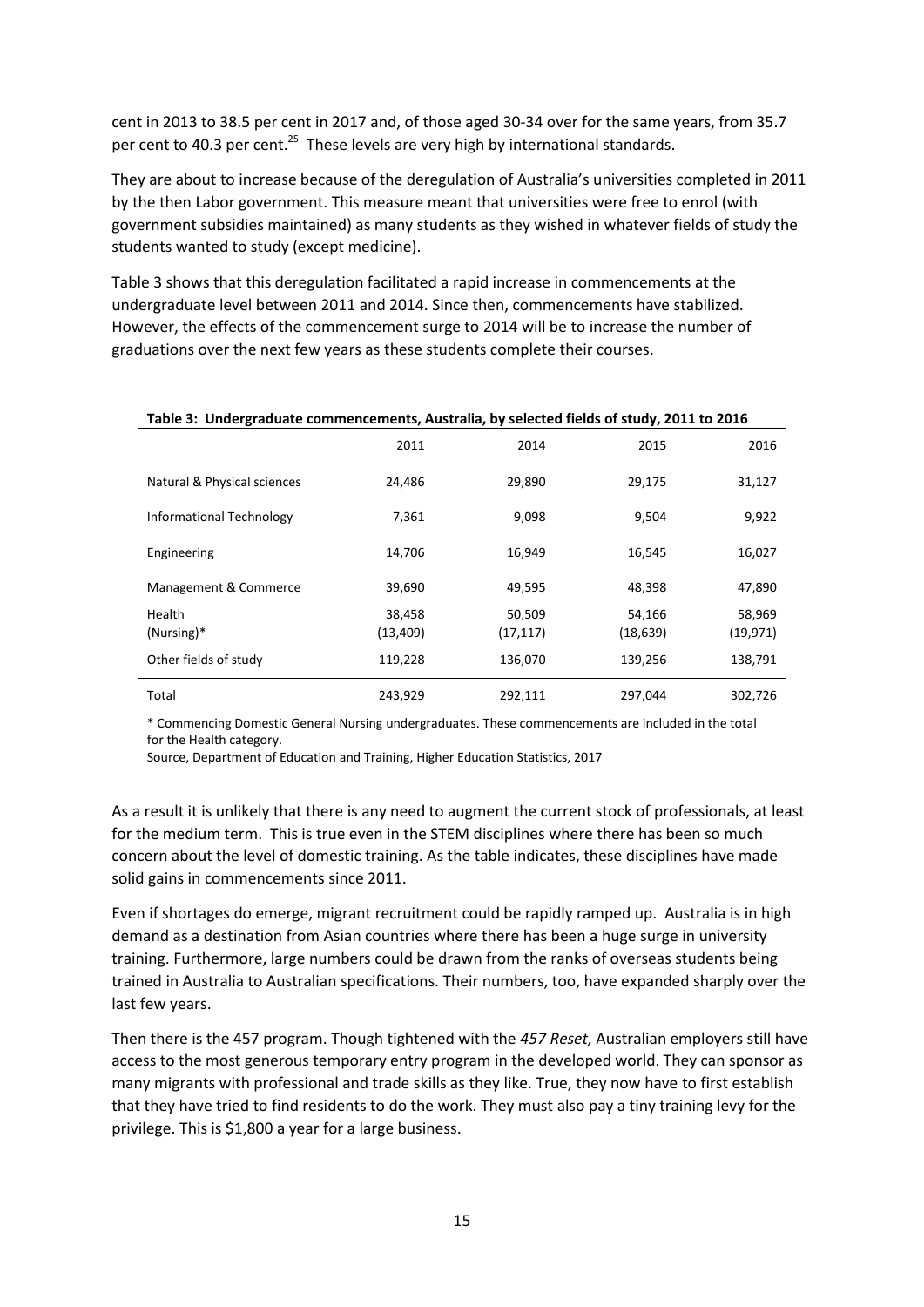## **Conclusion**

Australia's high migration policy is defended by the claim that it is delivering the scarce high level skills needed to help maintain economic growth. The reality is quite different. Migration policy has been reformulated precisely to avoid confining the skilled program to occupations that are in shortage.

Instead, the program is directed to delivering professionals who might be needed in the medium to long-term. To the extent that the current program does deliver any scarce skills this is an accidental rather than a planned outcome.

Critically, the three major Categories of the Skill Stream – the Employer Sponsored, Skilled Independent, and State & Territory & Regional Sponsored – are *all* to be tied to the MLTSSL, despite the fact that listing does not require any current skill shortage.

The Skill Stream could be abolished and employers would hardly notice.

The Skill Stream is really about numbers, the 'Treasury numbers' needed to sustain Australia's rate of economic growth and the Commonwealth's projected tax revenues.

The Coalition, Labor and Greens effectively have prioritised these ends above the concerns of Australians living in the metropolitan areas. They have been left to put up with the loss of urban amenity, high dwelling prices and the costs of providing the additional infrastructure needed to accommodate population growth in their cities.